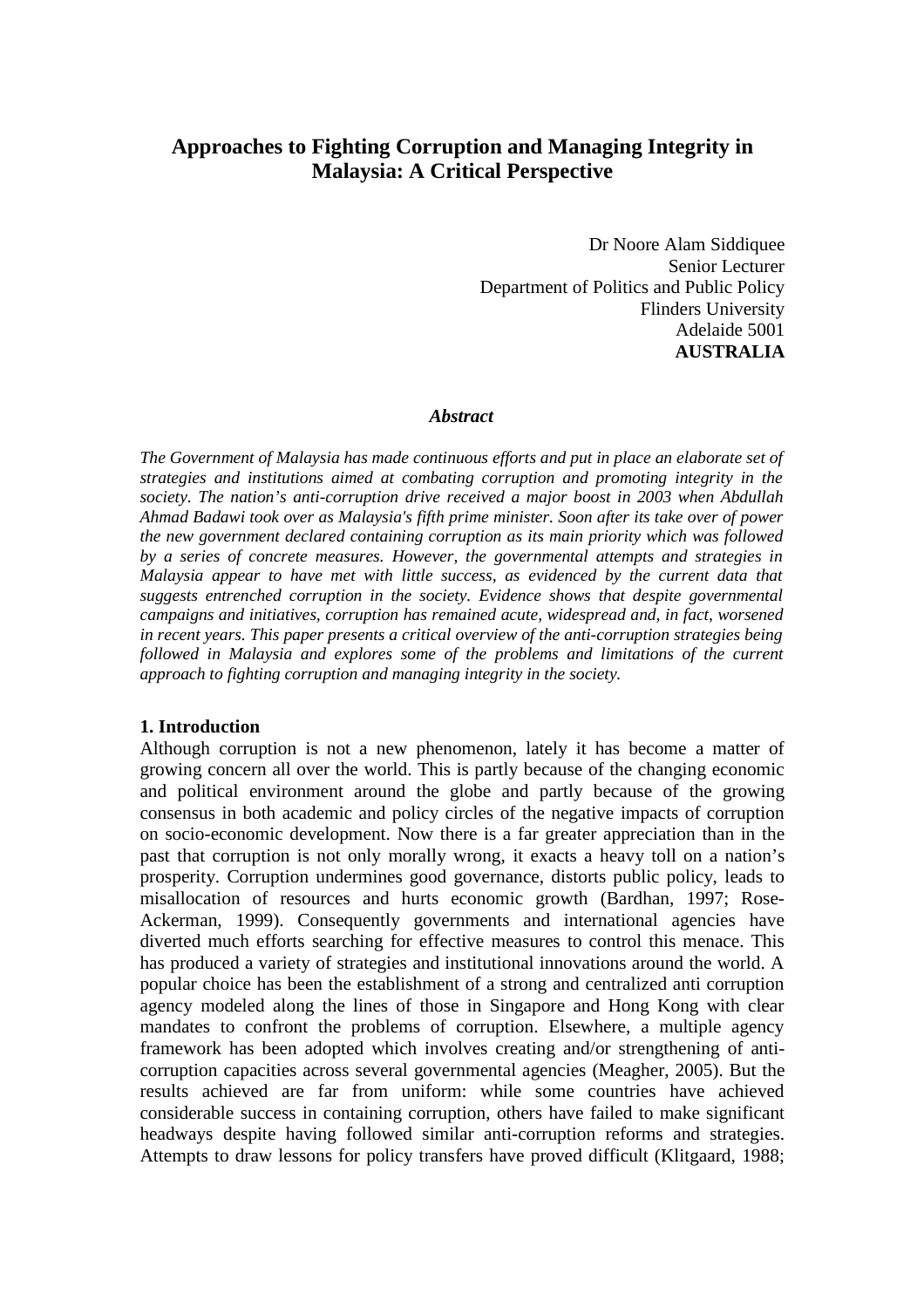Quah, 2003) given the differences in the contexts and a host of other factors. Thus there is a general lack of agreement on what approaches work and what explains the success and failure of anti corruption strategies.

Notwithstanding this, combating corruption or promoting integrity has become a major component of governmental reforms in many countries. Malaysia is no exception to this rule. In appreciation of the significance of good governance for sustained economic growth and prosperity generally the Malaysian government has renewed its commitment to fighting corruption. While the Anti Corruption Agency was set up in 1967 with clear mandates, it was reformed and revitalized subsequently to make it more effective in containing corruption and all forms of maladministration in the society. Since 2003 fighting corruption has been firmly on the agenda of the government: variety of new initiatives and strategies have been devised and implemented ever since. Taken together, Malaysia has an elaborate anti-corruption framework. Yet Malaysia presents an interesting case: the level of corruption has remained high and the plethora of strategies and the recent campaigns appear to have made hardly any difference in containing and combating corruption in the society. This paper presents a critical overview of Malaysia's anti-corruption strategies highlighting some of their drawbacks and limitations. We begin with a brief review of the literature on corruption and anti-corruption, which is followed by an overview of institutional strategies and recent initiatives for combating corruption and managing integrity in the society. Section four provides an analysis of the inadequacies and limitations of the current approach to fighting corruption and managing integrity. Finally, in the concluding section of the paper we outline key lessons and policy implications for bolstering the effectiveness of anti-corruption drives and strategies.

### **2. Corruption and Anti-Corruption: Conceptual Issues**

Corruption is a complex phenomenon. Despite numerous attempts to define the term there is hardly any single definition that is 'sufficiently capacious yet discriminating (Williams, 1999) to be accepted to universal satisfaction. Generally, it is defined as 'the abuse of public power for private gains in violation of rules' (Rose-Ackerman, 1999; Manion, 2004). It is also seen as 'illegal actions undertaken by government officials to enrich themselves…' (Geddes and Neto, 1999: 24). Though quite popular, this is often seen as a 'narrow', 'legalist' and 'public-office centered' definition of corruption, for it does not take into account all forms of corruption. As opposed to the view above, some scholars advanced what is known as 'the market-centered' view of corruption. They regard corruption when a civil servant perceives his office as a business seeking to maximize his income from it (Tilman, 1968). There is yet another perspective- 'the public interest centered' view about corruption. According to this view corruption is a violation of public interests and it includes 'actions which favor whoever provides the rewards and thereby does damage to public and its interests' (Friedlich, 1966). It is obvious from the definitions above that corruption involves actions on part of public officials that are regarded as improper and unlawful in which they seek to promote private benefits at the expense of the public interests. It is seen as a deviant behavior associated with a specific motivation namely that of private gains at public cost.

In this paper we adopt the UNDP's definition of corruption as 'the misuse of public power, office or authority for private benefit through bribery, extortion, influence peddling, nepotism, fraud, speed money or embezzlement' (UNDP, 1999:7).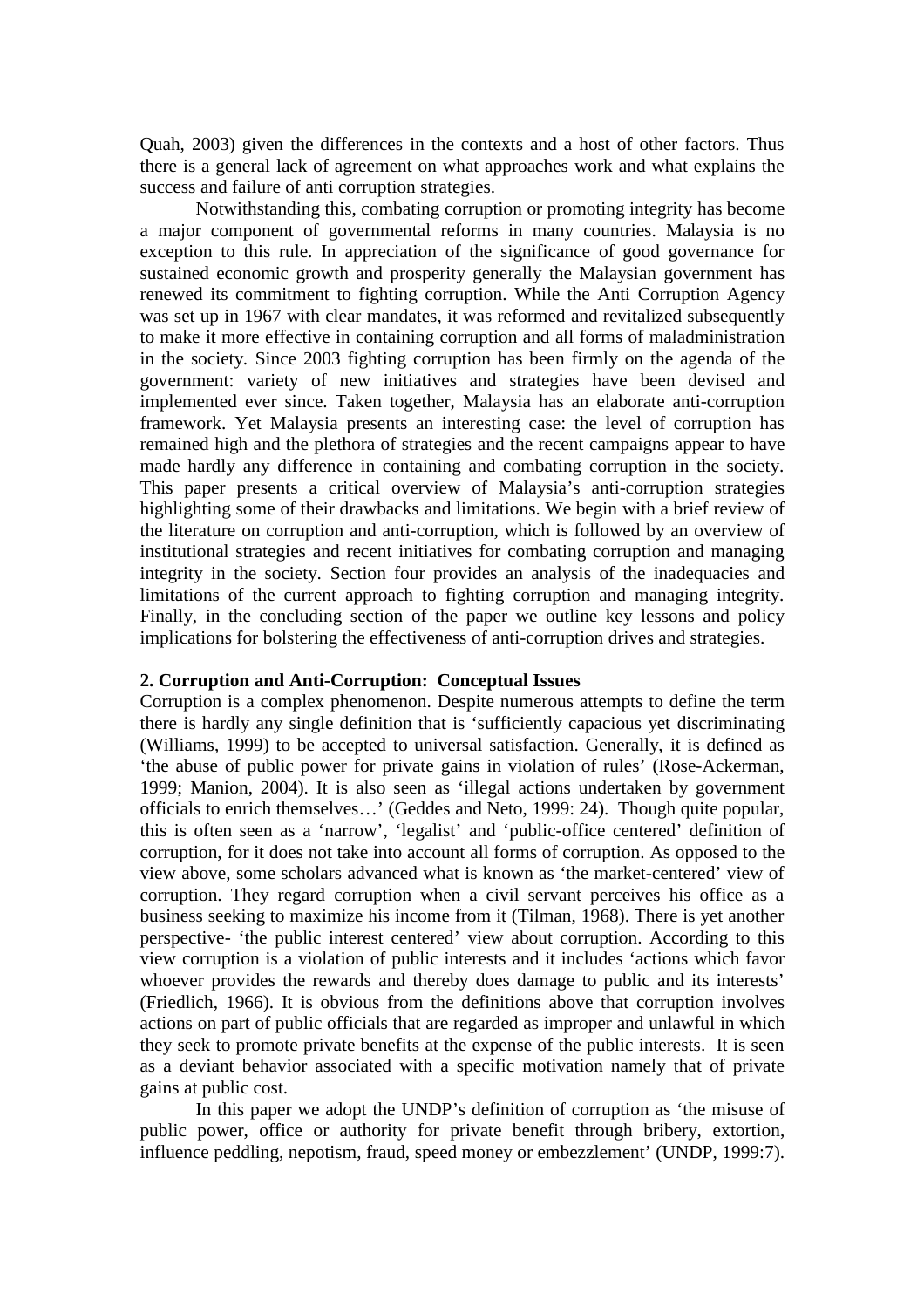Though this is not fundamentally different from the first and the third perspectives above, our selection can be justified on at least two grounds. First, this relatively narrower and specific meaning is most appropriate in the present context since the paper focuses on public sector corruption, as opposed to corruption generally. Secondly this definition captures both political as well as bureaucratic dimensions of corruption – believed to be rampant in most developing countries. Thus we view corruption as the illegitimate and unethical use of public authority for personal and private advantage. It involves all kinds of behaviour on part of public officials when they, in defiance of prescribed norms, act in a manner or deviate from the commonly accepted standards of rectitude and integrity expected of them, to advance their personal interest at the expense of public interests. In other words, any action that distorts normal administrative behaviour is tantamount to corruption. Since it involves the abuse of official position for personal gains, it amounts to betrayal of public trust. Hence, all kinds of unethical acts like bribery, nepotism and favouritism, patronage distribution, deviation from official rules and regulations, abuse of authority, fraud, extortion, misappropriation of funds and resources, partisan approach in dealing with clients are obvious manifestations of corruption.

Though in the present paper we use a narrower definition of corruption and concentrate primarily on official corruption committed by political and administrative elites, it does not necessarily mean that corruption is confined to government alone and that the holders of public office are more corrupt than others. Defined in a broader sense as the abuse of power, corruption implies a pattern of behaviour that can be found in virtually every sphere of life. For that matter, it is an integral part of human society. Available evidence indicates its presence in the political system, business and corporate sector, NGOs and voluntary organisations. Although often corruption involves officials holding important positions, one can very well get involved in corruption without holding office in public, private or voluntary organisations. Some examples of corruption which do not necessarily involve public officials include terrorism, smuggling, tax evasion, profiteering, fraud in selling and buying lands, defaulting of bank-loans, under and over-invoicing, currency manipulation, forgeries, deceit, adulteration of food and medicine, money laundering, and ballot stuffing.

Caiden (1981) distinguishes between corruption as a fact of life and corruption as a way of life. For him, in a country where cases of corruption are exceptions rather than rule, then the corruption is a fact of life. But if corruption is rampant and becomes the norm rather than exception then corruption is a way of life. Others draw a distinction between grand corruption and petty corruption. Grand corruption refers to corruption by political leaders and senior bureaucrats and normally involves large amounts. Petty corruption, on the other hand, is practiced by junior officials who demand bribes to task and render services (Stapenhurst and Langseth, 1997). Morally, all forms of corruption are wrong and they have a damaging effect on the society at large. Therefore an effective anti-corruption strategy should be able to contain both grand and petty corruption simultaneously. While there is an apparent consensus on this point, this is hardly the case with the causes and remedies of corruption. In fact, the scholars have not been able to isolate and agree on all antecedents of corruption. This has led to the divergence in suggested remedies which include legal, economic, socio-cultural, and political measures<sup>1</sup> to combat and contain it (see, Huberts, 1998). A caveat must be noted here. Despite such identifications, the various approaches are not stand alone sets of options, there is a great deal of overlap and in reality they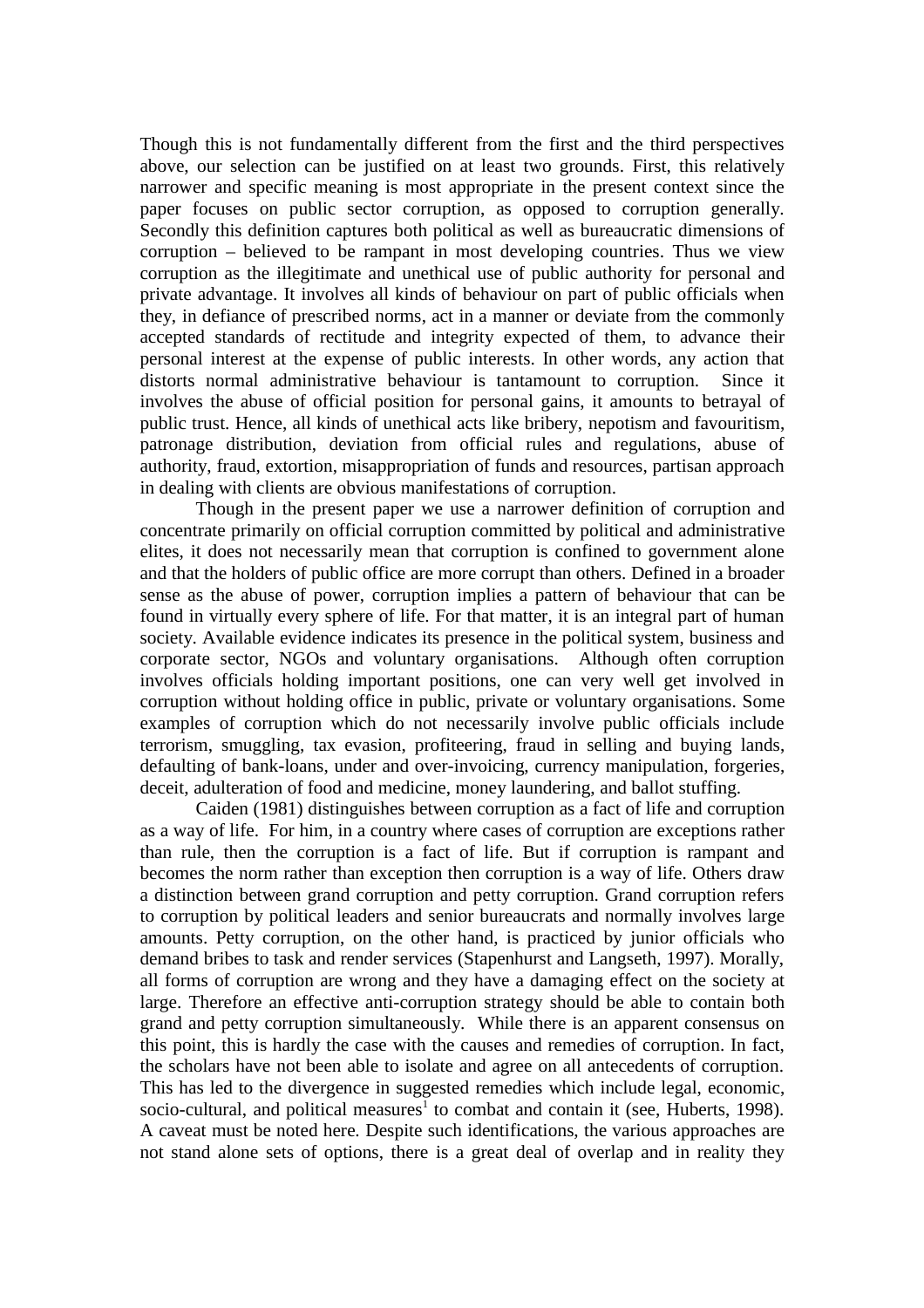complement each other. Thus most analysts advocate an integrated approach to dealing with corruption. For example, what Rose-Ackerman (1999) has proposed can be described as legal and economic approach which involves, among others, increasing the risks and costs of corruption while reducing incentives for payoffs, discretion and bargaining power of officials. On the other hand, what Klitgaard suggests is essentially a management approach to controlling corruption that has economic, political and administrative dimensions. For Klitgaard, corruption thrives when individuals and organisations have monopoly over a good or service, discretion over decision making and limited or no accountability (Klitgaard, 1998). Therefore, by implication it means that the government that wishes to combat corruption should curb monopolies, limit discretion and institute democratic and transparent processes to enhance accountability.

While the value of above approaches is hardly contested, in recent years leading international organizations like Transparency International (TI) and the World Bank have placed emphasis on development of the national integrity system as an effective strategy for containing corruption. To a large measure, the national integrity system combines the key elements of the various approaches discussed above. A strong and effective national integrity system makes corruption a high risk and low return activity. The most distinctive feature of national integrity system is that it seeks to prevent corruption from occurring in the first place rather than investigating and punishing the offenders. Although there are variations across nations Stapenhurst and Langseth (1997) have identified some of the key pillars of the national integrity system. These include public sector anti-corruption strategies, watchdog agencies, public participation in democratic process, public awareness and the role of civil society groups, accountability of the judicial process, the media, the private sector and international cooperation (in this paper our discussions will mostly focus on the first two of these pillars). It is argued that these pillars are interdependent on one another and hence it is important to ensure coherence and balance among them for greater effectiveness of anti-corruption drives. It must be noted that institutions are necessary but they are by no means sufficient for effectively curbing corruption and enhancing integrity. The effectiveness depends to a large extent on political will of the government in combating it, level of governance and the nature of its policy context. While Singapore and Hong Kong have been highly successful because of their government's strong commitment to fighting corruption supported by effective governance and favorable policy context, anti-corruption efforts in many other countries of the region have failed to produce desired results and, in fact, faced numerous obstacles given the absence of such critical factors (Quah, 2003).

### **3. Pillars of Public Integrity in Malaysia: Key Institutions & Strategies**

With the aim of controlling corruption and promoting good governance the Malaysian government has put in place an elaborate set of mechanisms and strategies. Though major institutions like Anti-Corruption Agency have been there since late 1960s the recent years have seen further efforts aimed at building and strengthening anticorruption infrastructure. Currently Malaysia has an elaborate framework for dealing with corruption and issues of integrity. In this section we present an overview of major institutions and measures that form the key components of Malaysia's anticorruption strategies: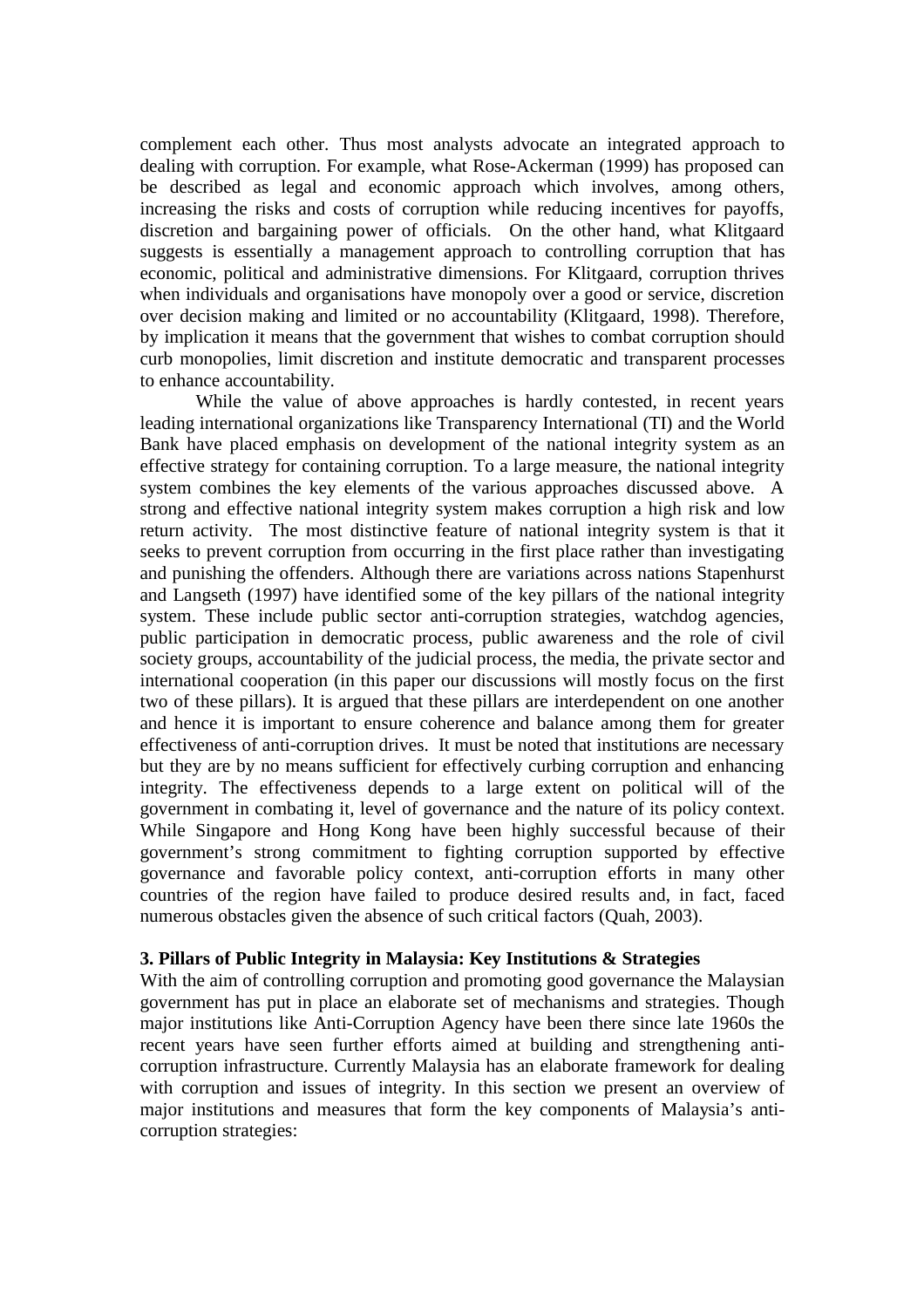#### **Anti Corruption Agency (ACA)**

The most important and powerful institutional mechanism for fighting corruption in Malaysia is the Anti Corruption Agency (ACA). Established in 1967 the ACA is entrusted with the responsibility to prevent and eradicate all forms of corruption, misuse of power and maladministration from the society. Under the Anti Corruption Act, 1997 (which replaced the original Prevention of Corruption Act, 1961) the ACA is authorized to investigate, interrogate, arrest and prosecute offenders (GOM, 1997). It has also been given powers to access documents and witnesses, freeze assets and seize passports etc, monitor income and assets, and propose administrative and legal reforms. Since its establishment the ACA has adopted a comprehensive approach where a myriad of tools and strategies are applied. Three key components of ACA's strategy are education, prevention and enforcement. The education strategy focuses on efforts to inculcate ethical values among members of the public and the civil service so as to create a sense of abhorrence and intolerance towards corruption. Increasing emphasis is placed on building rapport with the community and enlisting their support in the fight against corruption. To this end, besides educating younger generations at schools and other educational institutions aimed at inculcating noble and ethical values among them, the ACA conducts dialogues, public campaigns and seminars to explain anti-bribery laws, and encourage the community to take corruption prevention measures and come forward to report to ACA on corruption cases. Since prevention is seen as a major strategy to combat corruption, the ACA has been active in the area of tightening laws and procedures, with a view to enhancing the deterrence of its anticorruption measures. Thus ACA efforts also include identification of areas of government activity that are most prone to corruption and making recommendations to relevant agencies for review and reforms so as to eliminate loopholes in the systems and procedures. Alongside this ACA also strives to confront and punish corrupt elements in the society through investigation and prosecution. It undertakes investigation based on information received from the members of the public and other sources.

| Year      |           | No. of cases   No. of cases   No. of arrests   No. of cases |       |         |
|-----------|-----------|-------------------------------------------------------------|-------|---------|
|           | reported  | investigated                                                | made  | charged |
| 2000      | 10736     | 699                                                         | 431   | 160     |
| 2001      | 9039      | 663                                                         | 318   | 115     |
| 2002      | 8298      | 1063                                                        | 290   | 200     |
| 2003      | 9721      | 1058                                                        | 339   | 175     |
| 2004      | 11413     | 982                                                         | 497   | 178     |
| 2005      | <b>NA</b> | 1441                                                        | 485   | 205     |
| Total     | 49207     | 5906                                                        | 2360  | 1033    |
| (average) | (9841)    | (985)                                                       | (393) | (172)   |

Source: Anti Corruption Agency

The large number of corruption cases received by the ACA annually indicates the extent of the problem and the importance of the ACA in the eyes of the people. Although the ACA refers many cases to relevant departments, yet available evidence shows that it has been able to investigate and prosecute growing number of cases in recent years. Table 1 shows that during the period of 2000-2005 the ACA has received close to 10000 corruption cases annually. It has investigated roughly 1000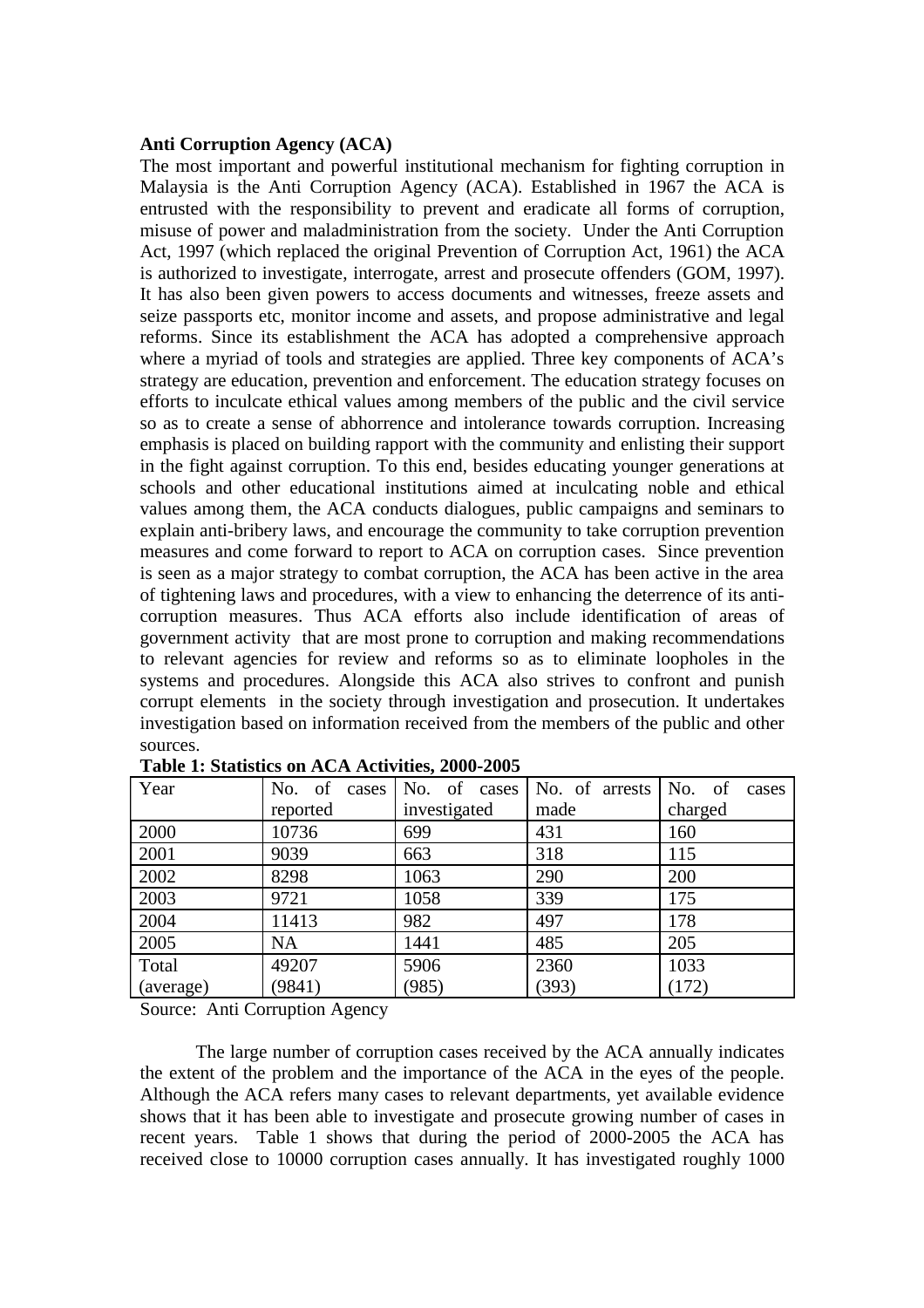corruption cases each year. It has also made nearly 400 arrests per year - many of them were charged in courts and convicted. While much of the ACA's current work is concerned with the public service it has also taken steps to investigate politicians, businessmen and local government officials.

### **Public Complaints Bureau (PCB)**

The Public Complaints Bureau (PCB) is responsible to receive and investigate complaints arising from public dissatisfaction with government administration. It is required to report the outcome of its investigation with recommendations to a highpowered Permanent Committee on Public Complaints (PCPC)<sup>2</sup> and other relevant authorities. It is also to forward the decisions of the PCPC to ministries, federal and state departments, statutory boards, local authorities and agencies concerned for the purpose of corrective actions and monitor those actions. Established in 1971 the PCB is considered as the focal point for the public to forward their complaints and seek redress on any alleged administrative lapses and abuse in dealing with public bureaucracy. The PCB is authorised to receive and deal with public complaints against civil service on matters that are unjust, not in accordance with existing laws, abuse of power and maladministration. Public complaints include all aspects of government except those relating to government policies and matters that are within the ambit of ACA, Special Cabinet Committee on Management of Public Integrity (SCCMPI), and the Public Accounts Committee. Data obtained from the PCB shows that in 2002, 2003 and 2004 the PCB has received 3238, 3174, and 2769 complaints respectively (PCB, annual reports). However, the effectiveness of the PCB is open to question given that it lacks any executive power: it suffers from insufficient authority to take actions against errant officials. The PCB can only investigate cases and forward its report to PCPC for further deliberations and decisions on recovery actions. Nonetheless, mere existence of the PCB is said to provide a passive check on administration (Siddiquee, 2005).

## **Other Mechanisms & Strategies**

Alongside the ACA and PCB a range of other traditional administrative and judicial institutions like the Auditor General's Office, Public Accounts Committee, Police, Attorney General's Office, Customs and Malaysian Administrative Modernisation and Mangement Planning Unit (MAMPU)<sup>3</sup> have also been given important roles in containing corruption and enhancing integrity in the society. The agencies that address the concerns of integrity in the private sector are Bank Negara Malaysia, Securities Commission, Barsa Malaysia, Companies Commission, Ministry of Trade and Consumer Affairs. Besides such regulatory agencies, the recently established Malaysian Institute of Corporate Governance (MICG) and Business Ethics Institute of Malaysia (BEIM) are also expected to play significant part in promoting good governance and ethics in the private sector.

An important feature of public sector anti-corruption strategy is the establishment of Integrity Management Committees (IMC) at various levels of the government. At the highest level the SCCMPI chaired by the Prime Minister oversees the overall management of public integrity. The fact that the SCCMPI has recently been restructured making the Prime Minister its chair (in stead of DPM) reflects a renewed focus on integrity at the highest level of the government. There is also a Parliamentary Select Committee on Integrity. While ministers chair similar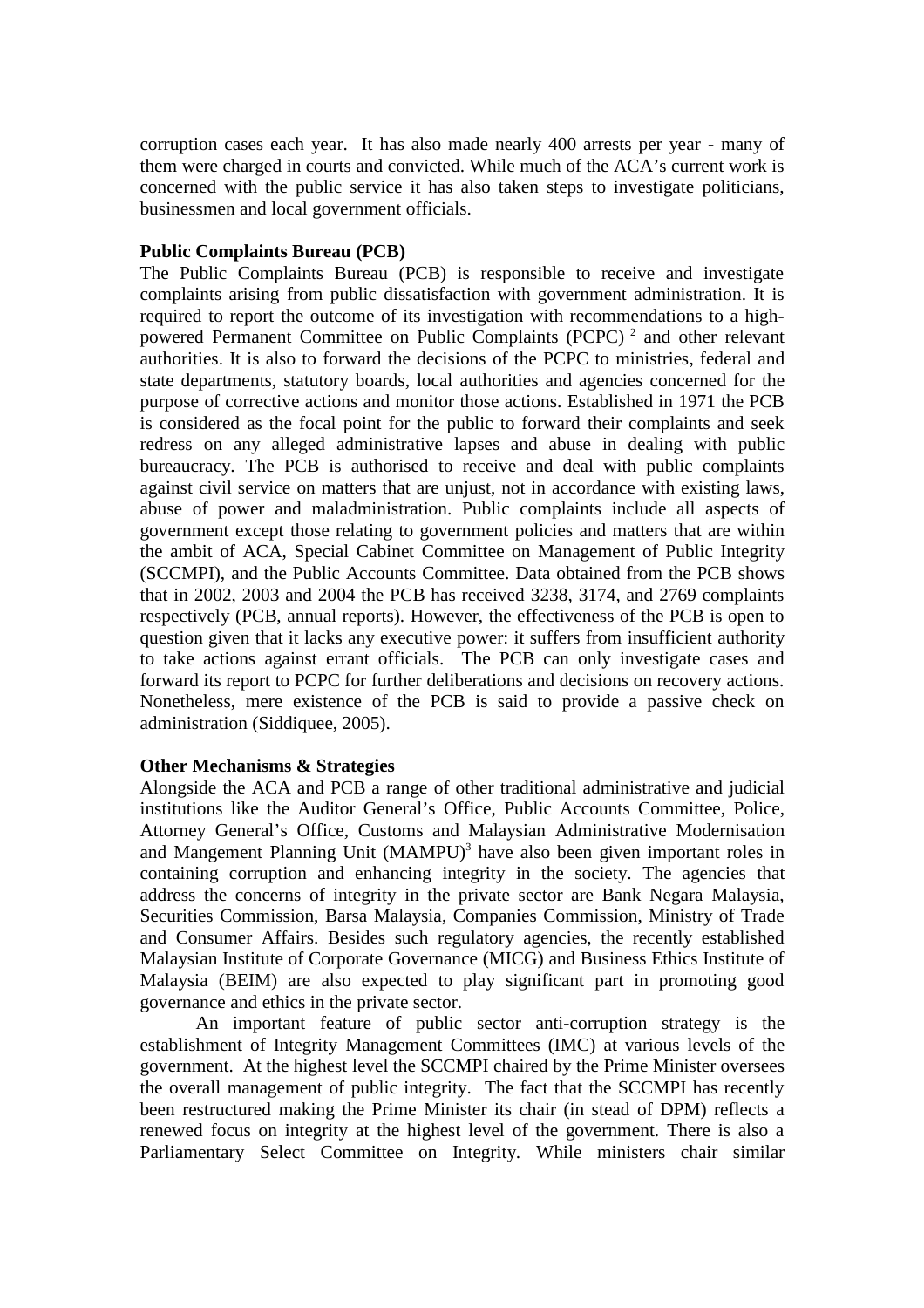committees at the ministry level, there are also IMCs at state and local (district) levels. Such committees are required to meet at least once in every three months and report to the IMC at next higher levels. The IMC–reports of all ministries and state governments are submitted to the ACA which tables such reports to the SCCMPI. Thus there is an elaborate institutional arrangement right from the district to the highest levels of the government and this is to ensure that fight against corruption is taken seriously at all levels and has the support of all those involved.

Malaysia has also seen sustained efforts being made since the early 1980s to inculcate positive values and work ethics among public officials through a variety of measures. Leadership by Example (1983), Name Tags (1985), Assimilation of Islamic Values (1985), Clean, Efficient and Trustworthy Government (1989), and Excellent Work Culture (1989) are among the important initiatives that were expected to inculcate positive values thereby support government's anti-corruption goals. Likewise, Quality Control Circles, Total Quality Management, ISO 9000 series, Clients Charter, and Benchmarking were expected to have significant impact on the quality of governance. Currently e-government is a leading component of government's drive towards containing corruption in the public service. Given that clients are now able to complete transactions with government electronically without having to visit the office/ meet the officials concerned it is also expected to eliminate scopes for corruption to a large extent.

#### **Developments since 2003**

Since 2003 corruption has become a central issue in Malaysia's political discourse. Soon after his takeover of power, Prime Minister Abdullah Ahmad Badawi declared fighting corruption as his first priority. This was followed by a series of initiatives – believed to be an integral part of government's anti-corruption campaign. The introduction of National Integrity Plan in 2004 represents a major effort made by his government towards promoting a culture of integrity. The NIP provides a comprehensive framework for promoting ethics and integrity in the society. Geared towards instilling and nurturing an ethical culture and integrity at all levels of the Malaysian society the NIP is expected to focus on individuals, family, private sector, public administration, socio-cultural agencies, NGOs and politicians (GOM, 2004).

The Malaysian Institute of Integrity (MII) was established in order to provide a framework that would support the effective coordination and implementation of NIP. Chaired by the Chief Secretary to the government and governed by a Board of Directors the MII is responsible for monitoring and coordinating the implementation of NIP. The MII is also responsible for devising appropriate indices to measure performance in achieving NIP targets, preparing annual reports on Malaysian Integrity system and in organizing conventions of stakeholders to debate integrity issues seeking new and innovative ways to move forward. As a further effort aimed at strengthening anti-corruption drives the Badawi government later established the Anti Corruption Academy. First of its kind in the region the Academy is seen as a regional centre for anti corruption which will train officials from ACA and their counterparts from other countries in the Asia-Pacific. Thus the newly established Anti Corruption Academy is expected to contribute to anti corruption capacity building in the region and promote best practices and tools in corruption investigation, monitoring and enforcement. In 2004 the Abdullah government introduced another scheme designed to complement the ongoing efforts for enhancing public integrity in Malaysia. Known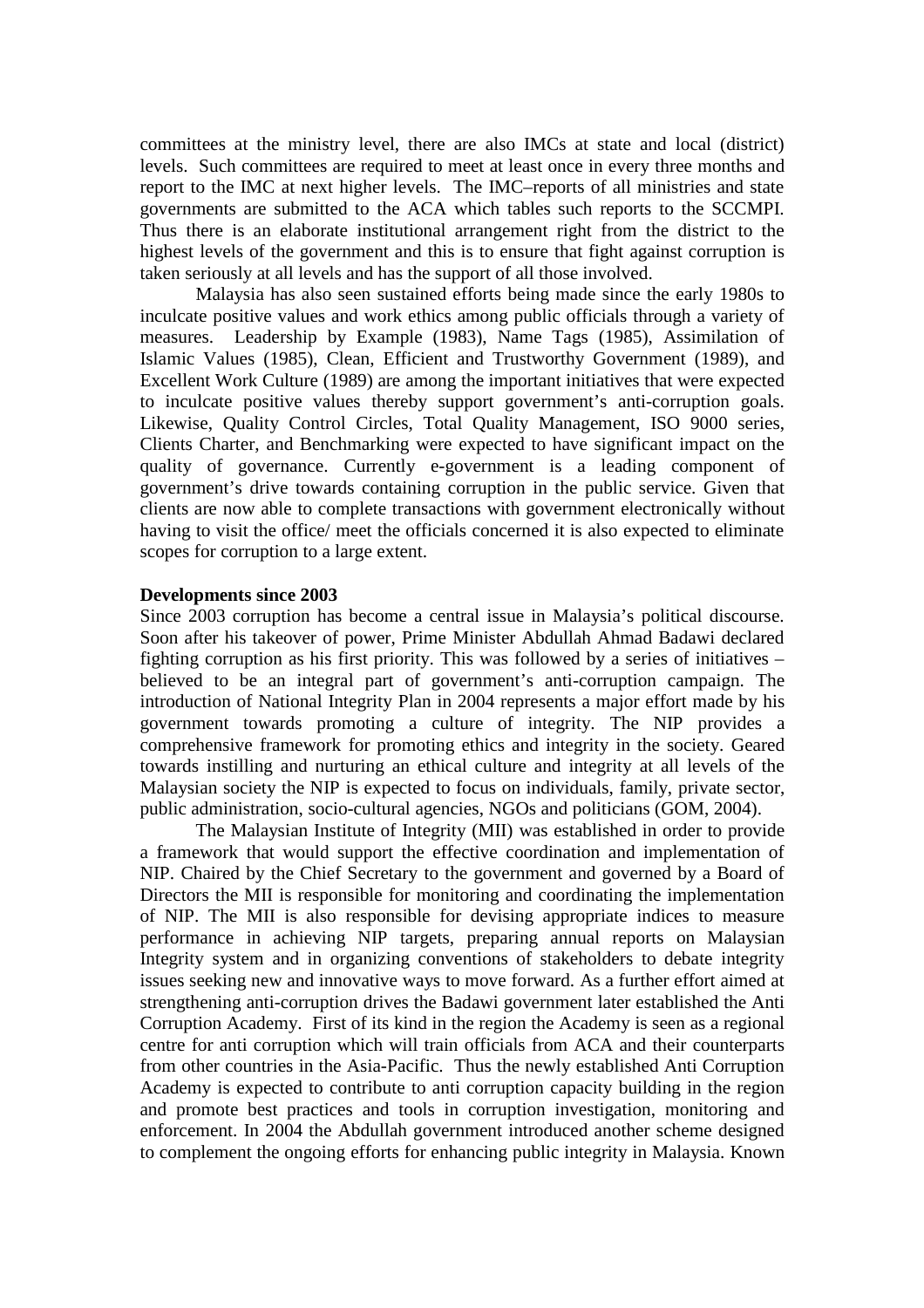as *Islam Hadari* (civilisational Islam) it is a comprehensive framework which seeks to promote an integrated and balanced development, consistent with the tenets of Islam. It is essentially a state-sanctioned program of social engineering; it emphasizes, among others, the development of knowledgeable and pious people who are honest, trustworthy and are prepared to take on global challenges. Faith and piety in God, a vigorous pursuit and mastery of knowledge, a just and trustworthy government, cultural and moral integrity are among the leading principles of *Islam Hadari* (JKIM, 2005). Such principles are expected to guide the individuals as well as organizations thus providing a framework for the formulation of policies and strategies towards good governance and responsible administration.

The most recent and perhaps the most significant step in this regard is the establishment of the Malaysian Anti Corruption Commission (MACC). Just months before he handed over power to his deputy Prime Minister Badawi announced far reaching reforms to the ACA transforming it into a full-fledged MACC modeled on Hong Kong's ICAC. In December, 2008 the Parliament has approved the MACC bill which has also paved the way for the establishment of an independent advisory board, a parliamentary committee, a complaints committee and two other panels -all responsible for scrutinizing and advising MACC. Headed by the Chief Commissioner the MACC will report to the Special Parliamentary Committee on Corruption. The Committee will examine the report on the discharge of ACA functions and submit its report to the PM who, in turn, would table it to the parliament. The newly constituted MACC has thus far received mixed reactions. Those in the opposition have been highly critical of the MACC for it lacks independence and prosecutory powers and it is effectively under the control of the executive. But those in the government have maintained that the MACC having greater power, autonomy and accountability will be more effective in tackling corruption than its predecessor ACA (*The New Straits Times,* 11 December, 2008).

It is obvious that Malaysia has put in place comprehensive anti-corruption strategies involving institutional, legal and normative aspects. These strategies also combine preventive as well as punitive dimensions. Taken together with watchdog bodies, educational and social awareness programs and administrative innovations, Malaysia provides an elaborate framework for dealing with corruption and issues of public integrity. The obvious question is: how effective are such drives and strategies?

The governmental attempts and strategies in Malaysia have met with little success, as evidenced by the current data that suggests entrenched corruption in the society. Evidence shows that despite the campaign corruption has remained acute, widespread and, in fact, worsened in recent years. In a recent survey conducted by Transparency International the respondents have argued that little improvements have had occurred in the fight against corruption. Nearly two-thirds of the respondents from the members of the public believed that there have been no improvements in the levels of integrity and transparency in both public and private sectors. A separate survey on corporate managers revealed that some 47% paid or knew someone who paid bribes in the past 12 months (*International Herald Tribune*, 5 March, 2007). The police was ranked as the most corrupt department followed by other enforcement agencies such as roads and transport and customs department. The magnitude of corruption in the enforcement agencies is evident from the confession of a former police chief who revealed that 40% of the senior police officers could be arrested without investigation – strictly on the basis on their lifestyles (*Aliran Monthly*, 11,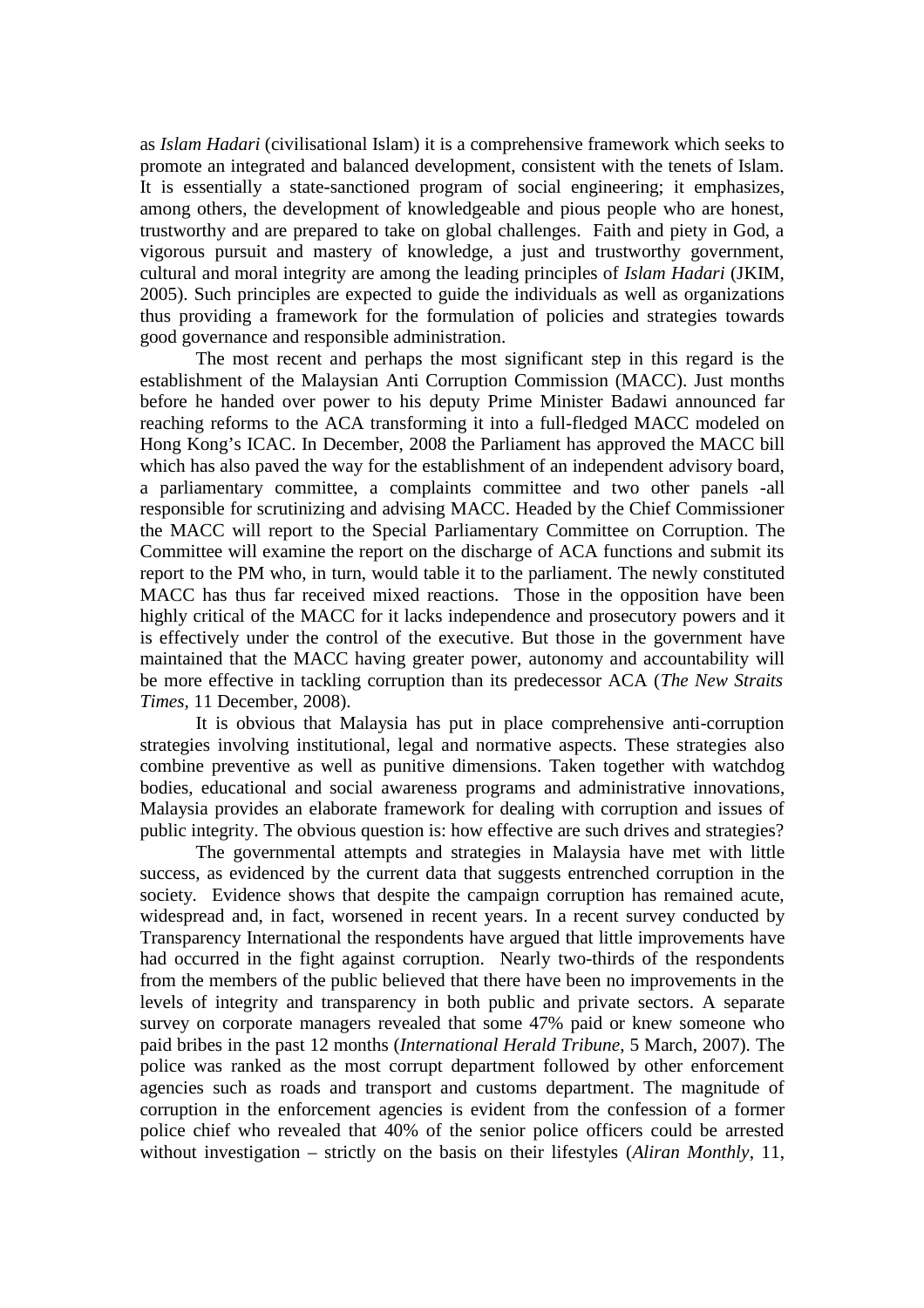2007). The royal commission on police formed earlier by the government also made similar observations about the magnitude of corruption within the agency.

The Universiti Kebangsaan Malaysia (UKM) has conducted a comprehensive nation-wide survey in 2003 to study public perception about corruption. The study gathered information from cross-section of Malaysians including citizens, public and private sector officials, students, political parties and NGOs; 14.5% of the 7594 respondents surveyed admitted having paid bribe during the past 2 years, 19.5% had witnessed bribe taking. While the study found that corruption was more evident in the political parties with 46% of those reporting the occurrence, corruption within the government agencies was also found to be fairly high with 31.6% reporting it within their own agencies. The study identified enforcement, administration, finance and audit, licensing and transport departments where corruption occurred more frequently<sup>4</sup> (ACA, 2003).

Data released by Transparency International (TI) shows that corruption situation in Malaysia has deteriorated in recent years. Table 2 shows that while Malaysia was in 23rd position in 1995 when Corruption Perceptions Index (CPI) was first introduced, it slipped to 36 in 2000 and to 44 in 2006. Although it recorded a slight improvement in 2007 with  $43<sup>rd</sup>$  position, in the most recently released ranking Malaysia has slipped further and now finds itself in  $47<sup>th</sup>$  position. It must be noted that although CPI measures perception of corruption rather than actual incidence for which it is criticised – it is widely regarded as a useful and reliable indication of corruption situation in a particular country. In this case, the CPI ranking is significant for it shows Malaysia's position *vis-à-vis* other countries especially its competitors. Obviously a more significant indicator of Malaysia's corruption scenario would be CPI score which shows that the corruption situation has hardly improved over the past decade.

| Year | CPI Score (out of 10) | <b>Overall Rank</b> | No. of countries assessed |
|------|-----------------------|---------------------|---------------------------|
|      |                       |                     |                           |
| 1995 | 5.28                  | 23                  | 41                        |
| 1996 | 5.32                  | 26                  | 54                        |
| 1997 | 5.01                  | 32                  | 52                        |
| 1998 | 5.30                  | 29                  | 85                        |
| 1999 | 5.10                  | 32                  | 99                        |
| 2000 | 4.80                  | 36                  | 90                        |
| 2001 | 5.00                  | 36                  | 91                        |
| 2002 | 4.90                  | 33                  | 102                       |
| 2003 | 5.20                  | 37                  | 133                       |
| 2004 | 5.00                  | 39                  | 146                       |
| 2005 | 5.10                  | 39                  | 159                       |
| 2006 | 5.00                  | 44                  | 163                       |
| 2007 | 5.10                  | 43                  | 180                       |
| 2008 | 5.10                  | 47                  | 180                       |

| Table 2: Malaysia's Corruption Perceptions Index, 1995-2008 |  |  |  |  |  |
|-------------------------------------------------------------|--|--|--|--|--|
|-------------------------------------------------------------|--|--|--|--|--|

Source: Data from Transparency International, Various Issues

As table shows, Malaysia's recent CPI scores (eg. 5.0 in 2006 and 5.1 in 2007and 2008) remain far below the initial scores of 5.28 and 5.32 recorded in 1995 and 1996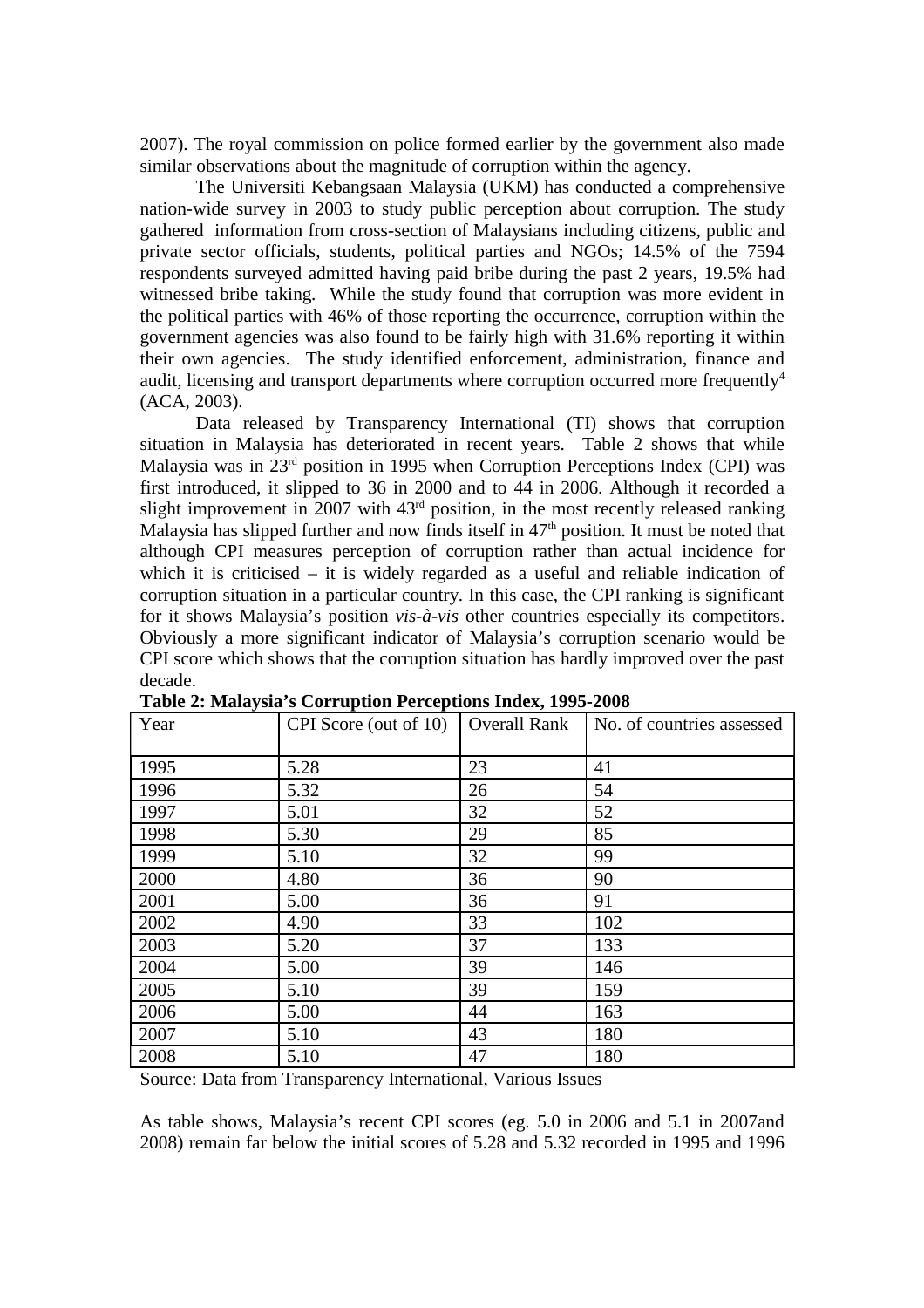respectively. Clearly, this indicates worsening situation despite the government's much publicised war against corruption and variety of measures introduced to promote ethical behaviour in the society. It may be noted here that at its launch, the NIP has set the target to improve Malaysia's CPI score to 6.5 and ranking to  $30<sup>th</sup>$  by  $2008$  (from  $37<sup>th</sup>$  in  $2003$ ). The architects of NIP would be dismayed to find that instead of improving the CPI ranking has since then been falling and at the end of the five year period it has recorded its worst performance in a decade. Clearly, the introduction of NIP and the other measures has failed to have any positive impact on corruption. What explains such failures of anti-corruption strategies and drives? We turn to this in the next section.

#### **4. Explaining the Results: Limitations of the Anti-Corruption Strategies**

When Abdullah Badawi succeeded Dr Mahathir Mohamad as the fifth Prime Minister in 2003 fighting endemic corruption and/or promoting integrity was his platform which propelled him to a landslide victory in general elections in the following year. The early years of Abdullah saw serious campaigns which led to arrests and convictions of some high profile individuals. Although the drive has continued it appears to have lost force subsequently giving rise to suspicion about the seriousness of the regime. It is important to note that Badawi's tenure has been rocked by more serious and growing allegations or corruption. While the leadership continued to talk tough about corruption the number of high profile catches and convictions made during the five years of campaign do not match with such slogans. Governmental response to serious corruption scandals involving the senior leaders of the ruling *Barisan Nasional* (BN) deepened public suspicion about the seriousness of the drive. Although a sitting minister was arrested before the elections, following election results when Abdullah formed the new Cabinet he retained four senior ministers against whom there were strong allegations of corruption (Case, 2005). Lim Kit Siang, a leader of political opposition and analyst maintained: 'if integrity and the perception of integrity are among the indispensable criteria for selection of cabinet ministers, the first Abdullah Cabinet has failed the acid test' (Quoted in *Malaysiakini*, 2004).

Another reason for the growing suspicion and the failure of the campaign is the inability or unwillingness of the regime to tackle political corruption – believed to be widespread in Malaysia. The decades of hegemonic rule by the United Malays National Organisation (UMNO), weak opposition and the absence of adequate checks and balances have contributed to a culture characterised by 'corruption, cronyism and patronage' (Gomez and Jomo, 1999). The governing UMNO itself is a patronagedriven party where leaders have long relied on easy access to government contracts and patronage to secure political support (Teh, 2002; *The Straits Times*, 9 Oct, 2008). It has strong ties with corporate sector and the leaders have used their positions to advance their business interests and to distribute rents to select businesses (Gomez, 2005). Although the most recent elections have seen the opposition denying the government its two- thirds majority in the parliament for the first time in country's history, the political culture of corruption, cronyism and patronage has remained unaltered. Likewise, the problem of 'money politics' is widespread (see Teh, 2002 for all its manifestations), though fingers are often pointed to the ruling UMNO. It is alleged that UMNO officials including those in the highest echelons of the party and government are involved in vote buying, and buying officials positions (Leong, 2006).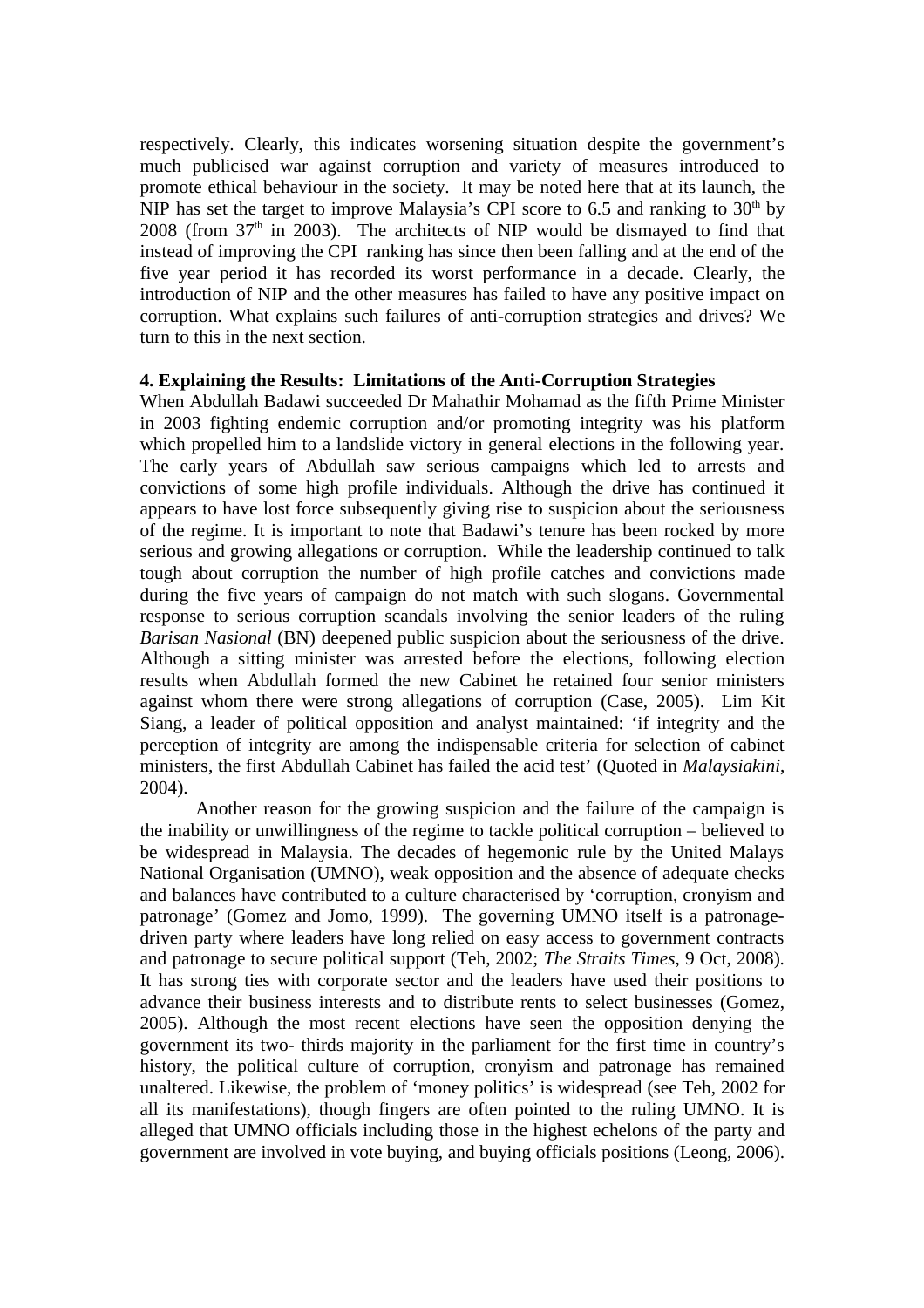They are also alleged to be involved in new forms of money politics where competition is eliminated through buying off the prospective opponents and their supporters (*Aliran Monthly,* 13May, 2008). Despite all claims, there is very little evidence to suggest that the senior party leaders within UMNO (the Isa Samad case being an exception) have been confronted for their alleged involvement in money politics and other forms of corruption. It is now clear that the leadership was either unable or unwilling to upset the vested political and business interests closely linked to UMNO whose support is crucial for preserving and perpetuating its power.

Despite poor CPI ranking in Indonesia, country's newly established apex body Corruption Eradication Commission (KPK) has mounted a serious and robust anticorruption campaign and arrested and prosecuted growing number of powerful officials. In Malaysia the governmental response has remained lukewarm especially when prominent individuals within the government are involved. Some recent events may help illustrate the situation. When allegations of corruption involving some key figures like the Internal Security Deputy Minister, the Director General of the ACA, the Chief Ministers of Sabah and Sarawak, Inspector General of Police, judges, and the Chief of the Commercial Investigation Department became widely known, the government failed to act in a decisive manner. Governmental response to such allegations came to be dubbed as 'too little, too late and too lax' (Guan Eng, 2007). It is interesting to note that in this particular case the government has allowed the parties involved in corruption to investigate each other. The police investigated the ACA chief and the ACA investigated the Internal Security Deputy Minister and the Police Chief. The entire process ended in fiasco when the Attorney General decided that all three were clean (*Aliran Monthly*, 11, 2007)! This came as a surprise to independent observers, analysts and political activists who were left with more questions than answers about the seriousness of the probe and the commitment of the government to punish the offence. Some of them labelled government's anti-corruption campaign as 'full of sound and fury signifying nothing' (Lim, 2008). Such views may appear too extreme but it is hard to dismiss them altogether as simply politically motivated.

In fairness, it must be said that the Badawi government has mounted a more serious campaign against corruption than previously which led to greater activism on part of relevant agencies. Yet, the above events explain why the sincerity of the leadership has remained a suspect – especially to the political opposition, civic groups and independent observers. Even the public at large has remained unconvinced that enough has been done either to contain high profile corruption or to bolster accountability and transparency in administration. Despite the reformist policy announcements made by the leadership not much has really changed in the broad governance context. Few practical steps were made to address the limitations of crucial institutions and to make them truly strong, independent and effective. One of the frequent criticisms of Malaysia's anti-corruption strategy has been that even the most powerful ACA is toothless in respect of high profile corruption cases. It is often alleged that the ACA is busy catching small fries but doing very little or nothing to 'whales' in political, business and administrative circles (Siddiquee, 2005; Leong, 2006). This is no exaggeration for bulk of the corruption cases investigated and acted upon by the ACA involved lower level officials - despite allegations of corruption involving political and administrative elites are rampant. Of 485 arrests made by ACA for corruption in 2004 there was only one influential figure (Rosnah, 2008). The meagre number of arrests made from such groups lends credence to the view that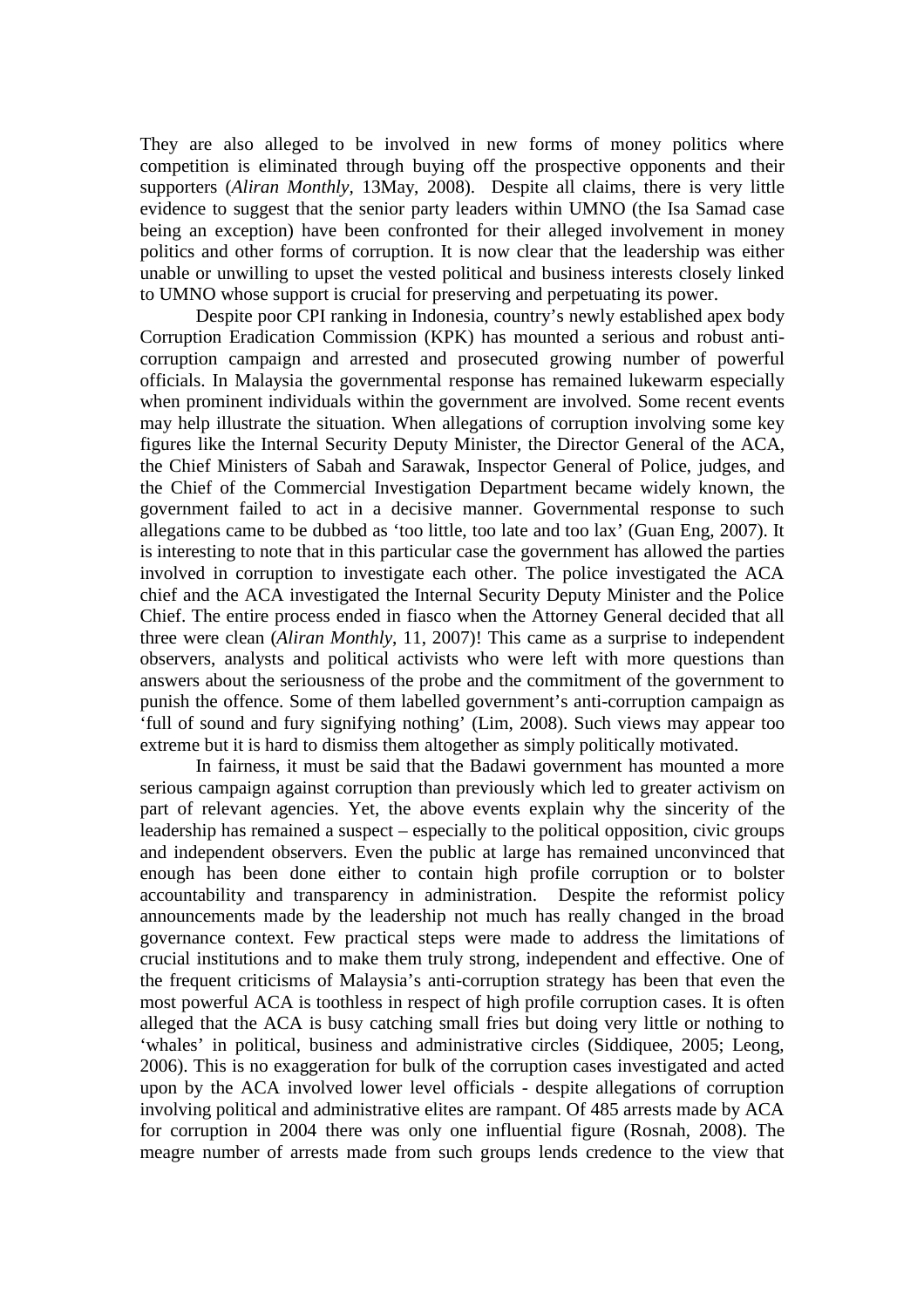ACA finds lower level officials an easy target as they have neither the strength nor the political clout to escape punishments.

Though Hong Kong and Singapore have followed similar models where anticorruption agency remains accountable to the head of the government producing exemplary results<sup>5</sup>, in Malaysia such an arrangement appears to be part of the problem. The institutional location of the ACA under the Prime Minister's Department and its subordination to political office was often seen as an impediment to its task of vigilance (Ho, 1999; Siddiquee, 2005). Evidence suggests that instead of acting as independent agency the ACA remained beholden of the wishes of the Prime Minister's Department. There were allegations that the ACA was extraordinarily efficient acting against those in opposition but either reluctant or terribly incompetent in cases where the people from the ruling BN are involved. The infamous Lingam videotape serves as an example of how the ACA allows itself to be perceived as a tool of the government. The widely known videotape - made public by two opposition leaders - shows a conversation where appointments of judges were brokered by a senior lawyer and the judge seeking help for the top job. Instead of pursuing the offenders in the video the ACA had threatened to jail the two opposition leaders if they failed to surrender the whistle blowers behind the video-tape. This event is significant for not that it shows corruption within the judiciary, but the ACA's mishandling of the case and the resultant dangers being faced by whistle blowers in the current context. Given that Malaysia lacks, among others, whistle blower protection laws and the freedom of information acts, very few would dare to face the odds. In other words, it is likely that cases of corruption and unethical conducts of this sort will go unreported.

The most recent reform that has transformed ACA into MACC has certainly enhanced its status and powers. Our judgement on its roles and effectiveness must await some time for the agency has been in operation for a few months only. Meanwhile, it appears to have embroiled itself in a series of controversies including the case of torture and tragic death of an opposition lawmaker's personal aide in MACC headquarters (*The Straits Times*, 20, 2009). Although the PCB offers a convenient and useful channel for the citizens to lodge complaints, it is an adjunct of the Prime Minister's Office and it lacks power to enforce decisions. Perhaps this explains why the number of complaints lodged (3000-4000) is not large relative to the population and the context where perception and allegations of corruption are widespread.

Some other limitations of the current approach must be noted. Malaysia presents a case where some of the basic conditions of good governance like access to information, accountability and transparency in public administration and independent media are either absent or very weak. Despite talks about good governance Malaysia not only maintains tight state controls on media but the Official Secrets Act that restricts information access and disclosure remain firmly in place. This, along with various other coercive legislations and restrictions on the press and civic groups have greatly undermined the media's prospect and suppressed public opinion as a force in checking official excesses. Neither the media nor the whistle-blowers, interest groups, political activists are able to present government documents as evidence of corruption and malfeasance as they risk severe penalties under such legislations. They are handicapped further by the absence of transparency in public decision making. While transparency is given lip-service there is evidence that much of governmental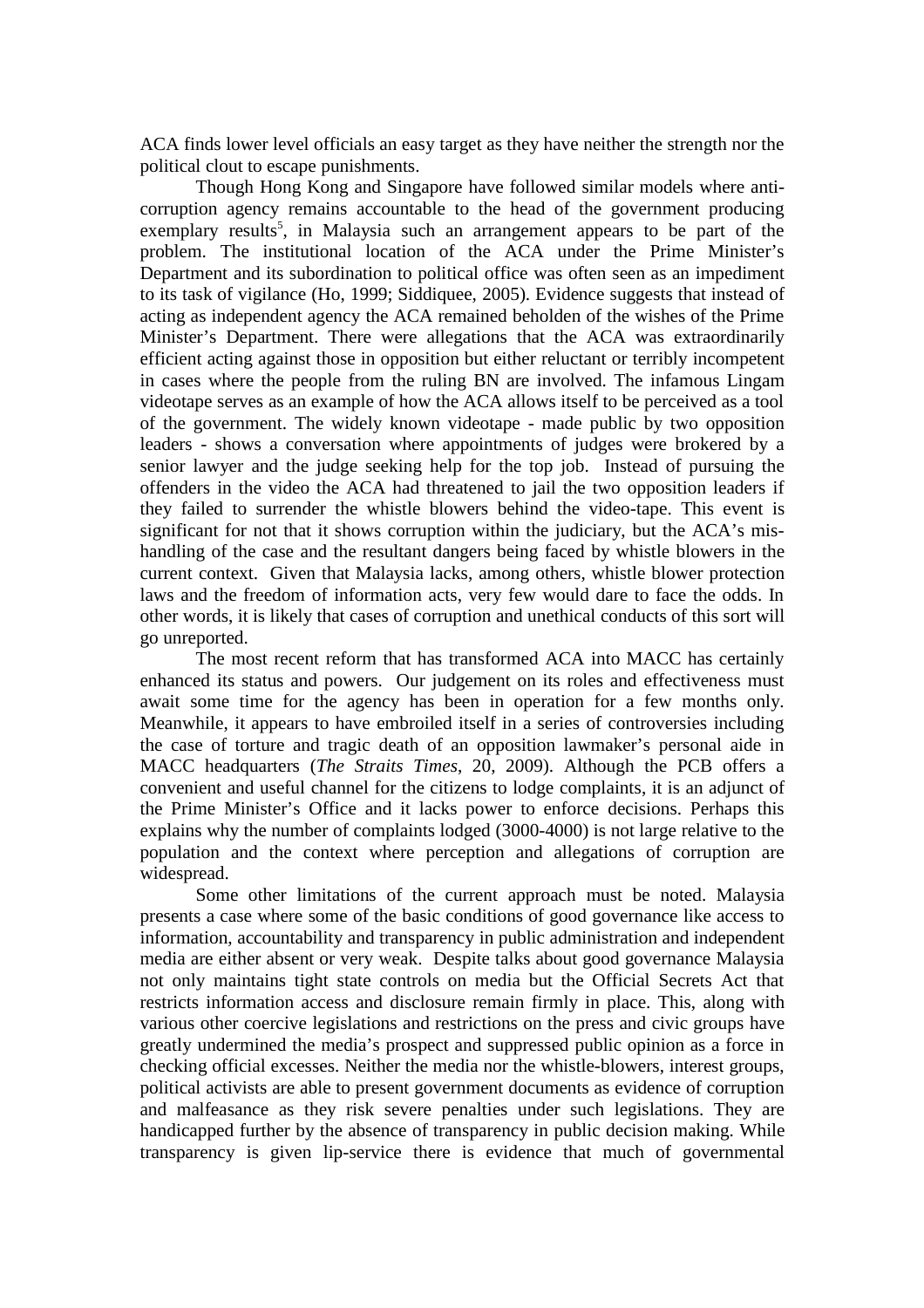business is done in non-transparent manner, resources are allocated based on political and other non-economic criteria, and tenders are awarded to chosen parties without competitive bidding. Development projects and contracts continue to be promised and awarded to party loyalists and other closely connected groups. The way privatisation programs and public procurement is conducted in Malaysia leaves scopes for corruption. The process followed is anything but transparent. The Malaysian experience of privatisation shows that in most cases projects were awarded based on private discussions between top politicians, their allies and select businesses (see Gomez, 2005). Despite very many reforms little has changed in such practices. Needless to say that such policies and practices are hardly consistent with goals of integrity and values of good governance. It is in this sense that the current reforms and strategies are inherently incomplete.

Reforms initiated and strategies adopted are also incomplete for they have failed to address some root causes of corruption. It is widely believed that, among others, politicisation of bureaucracy and the ethnic factor in politics and public policy have much to do with the present levels of corruption. The politically neutral public service that Malaysia had inherited from its colonial masters has become increasingly politicised since independence (Navaratnam, 1984; Hai, 2002). Theoretically the Malaysian bureaucrats continue to subscribe to the principle of political neutrality, however in practice there is considerable evidence to suggest that they are either actively involved in politics or often partisan in their approaches. Several factors explain this. Members of senior bureaucracy in Malaysia are almost exclusively drawn from ethnic *Malays (see Hai, 2003);* they also share the same socio-economic background with political leaders. This allows them to develop intimate and mutually supportive relationship with political elites. At times, they are under pressure to identify themselves with the goals, ideologies and policies of the ruling party. Also, the senior party leaders within the governing UMNO have publicly abhorred the idea of political neutrality and supported the active role of public servants. Given this, the law that prohibits the civil servants from being involved in party politics is enforced rarely and selectively (Crouch, 1996). More importantly, the ruling UMNO has always used civil service as a recruiting ground. Such policies and practices have encouraged many senior officials especially those who wish to build career in politics – to become passive members of the ruling party/coalition. Consequently the fine line that separates politics from professional administration has become blurred. One of the consequences of such a phenomenon is the enhanced bureaucratic discretion and weak political control – referred to as ministerial slack and indulgence (for an extended account, see Hai, 2002). Given their close relationships with civil servants, political leaders have at times failed to enforce strict bureaucratic accountability. Therefore, corruption in the public service must not be viewed in isolation from such developments.

The other notable feature that largely explains the widespread corruption is the ethnic dimension of public policy and political patronage. In Malaysia's plural society although the ethnic *Malays* are the majority and they hold the key positions in government, historically they have been backward in economic terms. The New Economic Policy (NEP) adopted in the aftermath of the race riot in 1969 aimed at ensuring equitable distribution of corporate equity between *Bumiputera Malays* and the predominantly Chinese *non-Bumiputeras* institutionalised affirmative action by introducing *Bumiputera quota* in government contracts, licenses, and loans. The NEP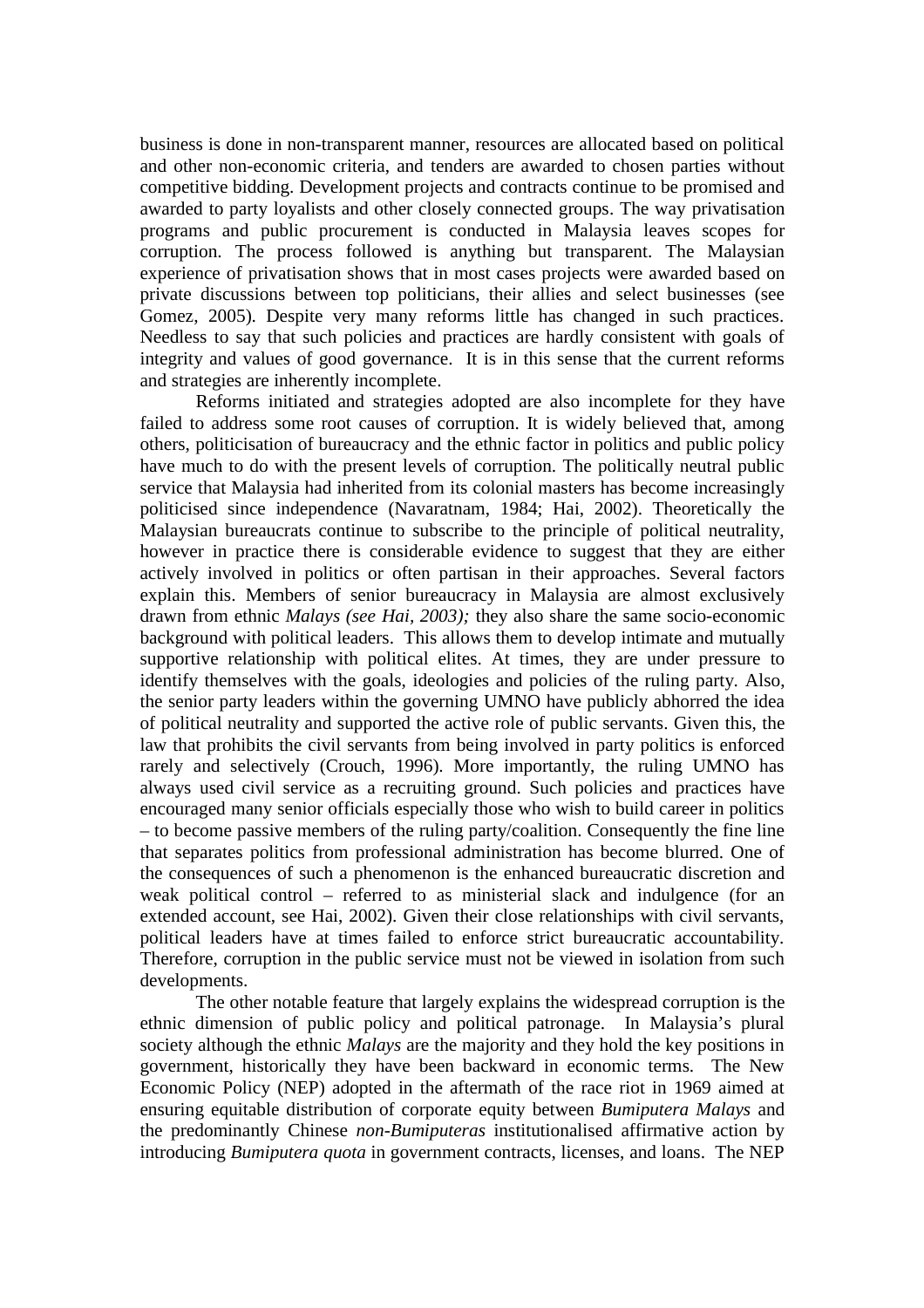also required the companies to restructure their corporate holdings to ensure at least 30% *Bumiputera* ownership. Such a strategy in place since the early 1970s is generally seen to be successful in raising *Bumiputera* share (Gomez, 2005), but it also became associated with corruption, nepotism and cronyism. Under the NEP the public sector saw a massive expansion creating opportunities for the *Malay* politicians and bureaucrats in charge to engage in corruption and patronage distribution (see Crouch, 1996, for details).

New policies like privatisation and liberalisation of the economy introduced later since mid-1980s have opened up further opportunities for patronage distribution. A notable feature of the NEP is that it has led to the emergence of new ways of doing business. To comply with NEP requirements many Chinese owners incorporated influential *Malays* in their businesses thus forming what has come to be known as '*Ali-Baba* alliance'. *Ali*- the *Malay* partner remained less active contributing only in terms of his influence and connections. *Baba* - the Chinese partner does the actual work contributing his capital, skills, know-how and time. This sort of partnerships gave the Chinese access to licenses and lucrative government contracts reserved for *Bumiputeras*. The *Malay* partner benefitted by accepting fees and profits in return for his name being used. Thus the ethnic policy has fostered and helped to sustain new forms of corruption. Given that this served as useful mechanisms for securing political support for the ruling elites consolidating their hold on power, hardly any serious drive was mounted to tackle such practices.

The new policies adopted since the end of NEP period did not seek to dismantle the ethnic *quota* indicating government's preference for maintaining *status quo*. Nothing significant has been done for tackling allegations of cronyism and nepotism. Evidence shows that as soon as the government's initial anti-corruption euphoria was over Malaysia's political economy regained some of its early characteristics and dynamics (Case, 2005). Abdullah's period has seen the rise of his son Kamaluddin (once only a minor player in the business scene) as one of the wealthiest business elites in the country - widely believed to be through state patronage. The police investigation into his Company over its alleged involvement in producing components for Libya's nuclear weapons program has swiftly cleared him of any wrongdoing. However, Dr Wan Azizah - the leader of the Keadilan party notes: 'Abusing diplomatic machinery and resources to defend a private company owned by the son of the Prime Minister is a clear proof of how cronyism and nepotism have been institutionalised …in Malaysia' (*Wall Street Journal*, 24 February, 2004). While such reactions from the political opposition must be treated with caution, it is almost certain that cases like this have eroded the credibility of the government's anti-corruption campaigns.

Administrative reforms and innovations appear to have achieved little since their implementation has been poor and uneven. As Malaysia has followed global trends in public service reforms, drives like excellent work culture movement, TQM, MS ISO 9000, clients charters have waxed and waned. Although some of these continue to be part of governmental drives to enhance public sector performance and integrity, they do not seem to command the level of administrative and political support they received at their launch. The Malaysian experience shows that with the advent of new concepts and reforms pre-existing ones are put on back burner, if not abandoned altogether. Not surprisingly, often they exist more in form rather than substance. There is little to indicate that they are subject to any sort of regular review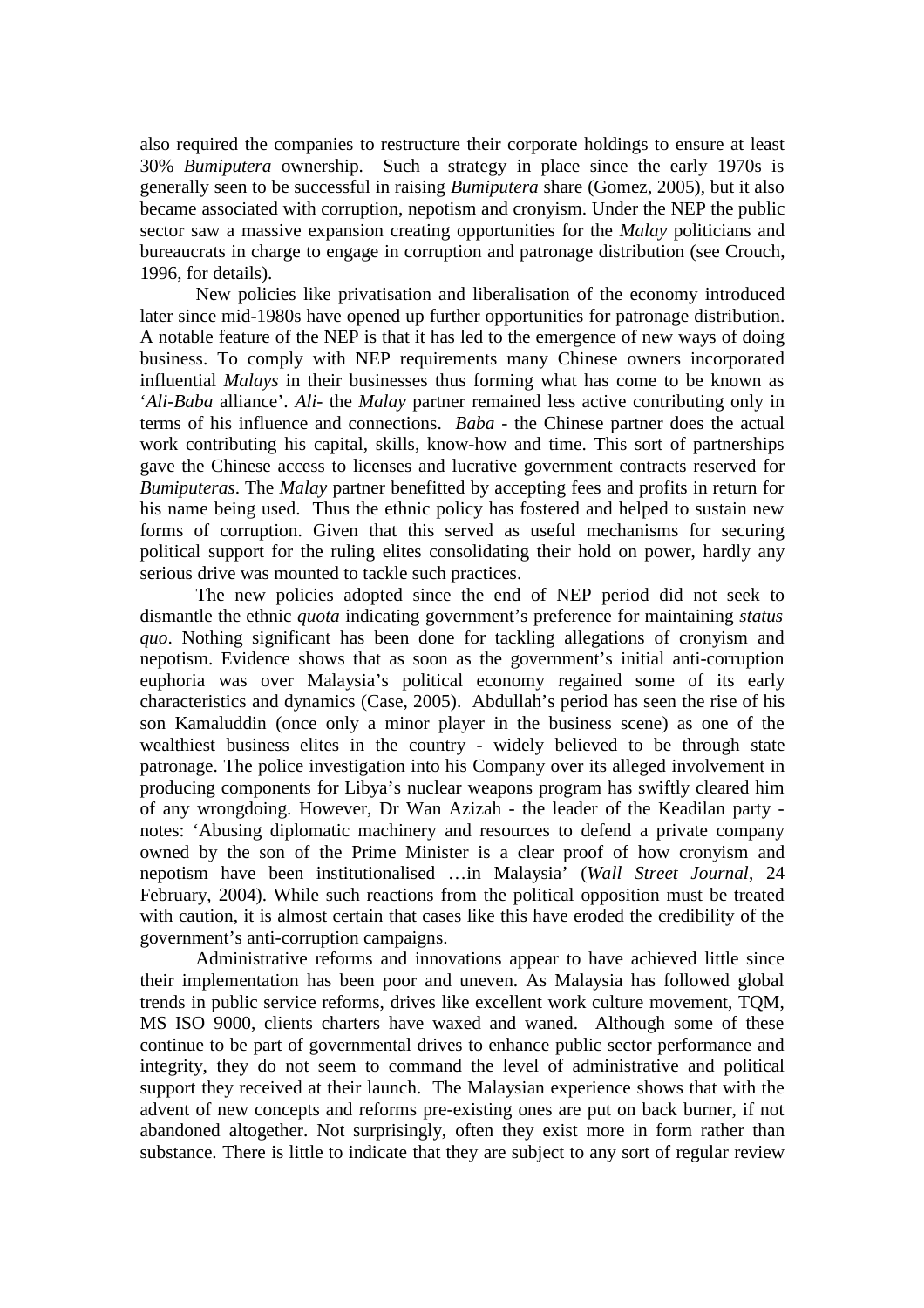and monitoring. Instead, currently much of the energy is channelled towards implementation of e-government. The introduction of new mechanisms like NIP, MII, MACC and Anti Corruption Academy has undoubtedly added to the list of institutions designed to tackle the problem and enhance integrity; perhaps it is too early to judge their impacts and performance as they are still at their infancy. Much depends on the commitment and support of the new leadership that has taken the helm of state power recently. It is not clear if these institutions will muster such support from the new Prime Minister Najib Razak who has taken the helm amid mounting allegations against him for scandals ranging from corruption in a defence deal to murder of a Mongolian model (*Asia World News*, 3 April, 2009).

### **5. Concluding Remarks**

The paper reveals that although there is an elaborate institutional framework to deal with corruption and the government's anti-corruption campaign has been in place since 2003, the overall situation in Malaysia has been far from satisfactory. In other words, the institutional measures and governmental strategies have failed to have significant impacts on corruption in the society. Variety of measures introduced is clearly visible, but their effectiveness is far less evident. This is more so with the recent measures and innovations some of which are still at the early stage of implementation. While governmental initiatives made during past decades are generally viewed favourably, there is a feeling that they fell short of what was required to make anti-corruption bodies effective and credible in the eyes of the people. The paper shows that in stead of strengthening the existing institutions and enhancing their capacity to act as effective watchdog agencies the government of Malaysia has often taken the path of establishing new institutions and strategies. The leadership in Malaysia appears to be efficient in importing new models with all their institutional wrappings and jargons but poor in effective implementation and their subsequent consolidation. The experience with numerous public sector reforms confirms this. Throughout the 1990s and 2000s the public service in Malaysia has adopted a range of measures many of which have already fallen wayside given the current emphasis on e-government.

The Badawi government came to power with a slogan to stamp out corruption in the society has hardly made any major departure from the past in this regard. Reforms and changes it introduced have remained narrowly focused; no significant move has been made to either to rectify the defects of the political system or to address the weaknesses of the existing institutions for enhancing their effectiveness. Hardly anything substantive has been done in terms of strengthening democratic institutions, audit and oversight functions, freedom of media, access to information and the like. Such failures coupled with political corruption and slacks in the enforcement of laws and regulations have undermined the government's anticorruption drives to a large extent. The paper shows that the current leadership is either unable or unwilling to tackle political corruption for the ruling UMNO itself is enmeshed in such culture. Thus the political will to fight corruption has remained low and half-hearted. The paper argues that it is this weakness which largely explains other deficiencies including the handicaps of the existing institutions and the nonenforcement or selective enforcement of existing laws and regulations. One silver lining however is the establishment of MACC. Despite its limitations, we regard this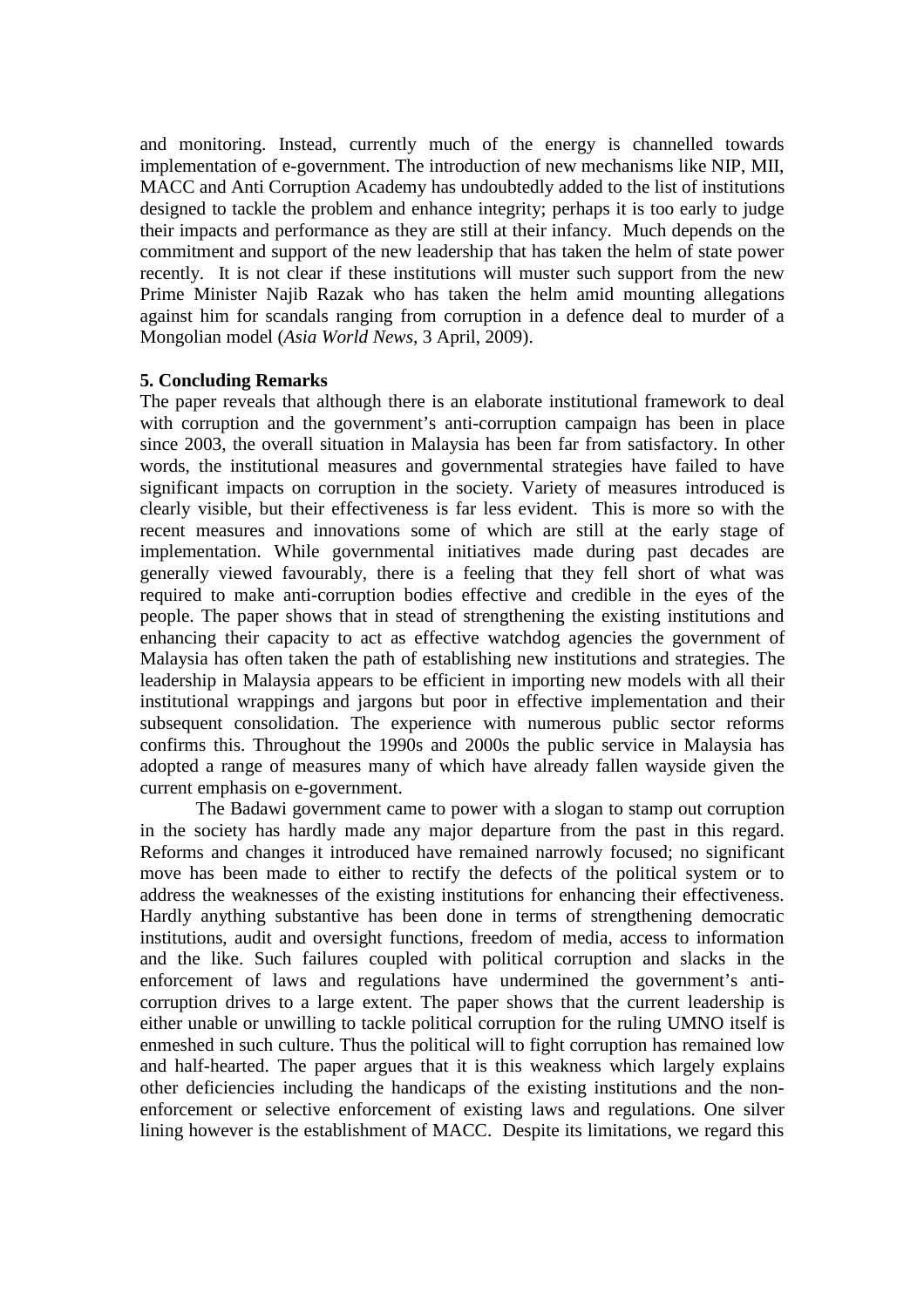as a step in the right direction – although it remains to be seen if the reformed structure can make any major difference.

This brings us to some important questions: do institutions matter? What lessons can we draw from the Malaysian experience? A key argument of the paper is that that current institutions and strategies in Malaysia have failed to have desired impacts. The paper also shows that the deteriorating corruption situation in Malaysia is due, among others, to the defects of the country's political systems, cultures and institutions. In a way this suggests that old political institutions and cultures last long and that they continue to shape and constrain new politics and reforms. Thus institutions are important and they do matter! However, as the paper demonstrates, the introduction of new institutional measures is not enough; in fact, this is not what Malaysia needs urgently. Institutions are necessary but not sufficient conditions for effective anti-corruption drives. For institutions do not work in a vacuum, they must be supported with favourable policy context to enable them to play their roles. Therefore, what is important is a comprehensive approach where anti-corruption efforts focus beyond institutional tools. A robust governance framework can bolster the capacity and effectiveness of institutions to a large extent. Anti-corruption drives and institutions are unlikely to make much headway if basic conditions of good governance are absent. There is greater need now than any time before for a free media, freedom of information act and whistle blower protection laws. It is also important that the Official Secrets Act is repealed to ensure greater transparency in public administration. Certainly Malaysia cannot be a transparent society if the transparency and disclosure of information is punishable under the law. Objectives of combating corruption and managing integrity will remain largely illusive as long as Malaysia's political culture characterised by money politics, patronage networks and fusion of roles. Since the effectiveness of anti-corruption drives is frustrated by high level corruption concerted and robust efforts are required for tackling it. Most importantly, there is a need to change the public perception about the seriousness of the government in fighting corruption making it a 'high risk and low return activity'. Without this, new institutions and laws are unlikely to bear much fruits.

### **REFERENCES**

Anti Corruption Agency (ACA) (2003). *Public Perception of Corruption in Malaysia*, Final Report

Bardhan, P. (1997). 'Corruption and Development: A Review of Issues', *Journal of Economic Literature*, 35(3), 1320-1346.

Caiden, G. E. (1981). 'Public maladministration and bureaucratic corruption' *Hong Kong Journal of Public Administration,* 3 (1): 58-62.

Case, W. (2005). 'Malaysia: New Reforms, Old Continuities, Tense Ambiguities', *And Journal of International Development*, 41(2): 284-309

Crouch, H. (1996). *Government and Society in Malaysia*, Ithaca: Cornell University Press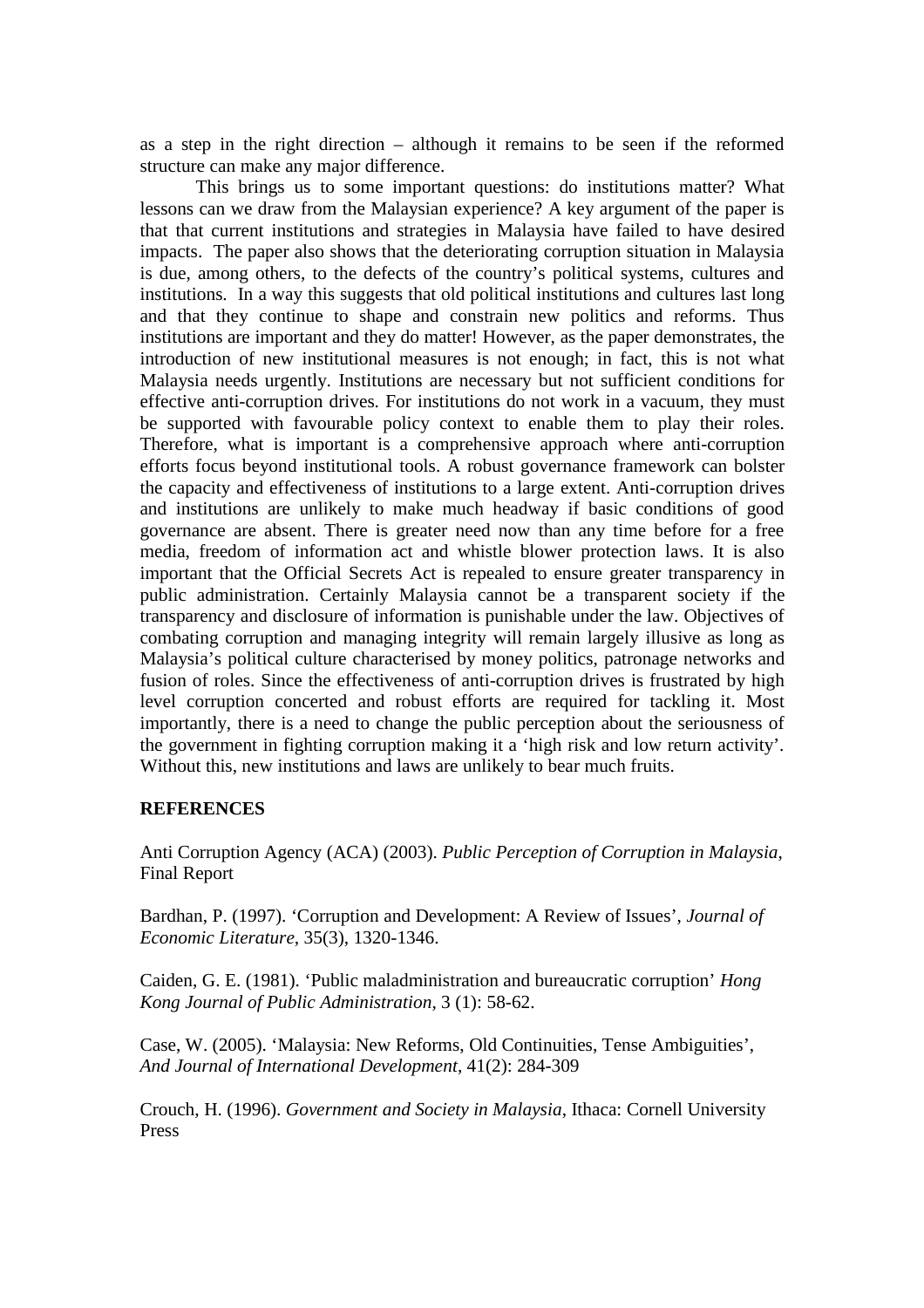Friedlich, C. J. (1966). 'Political Pathology', *Political Quarterly*, 37: 70-85

Geddes, B. and A. R. Neto (1999). 'Institutional Sources of Corruption in Brazil' in K.S. Rosnenn and R. Downes (eds). *Corruption and Political Reform in Brazil: The Impact of Collar's Impeachment*, Coral Gables: North –South Centre Press.

Gomez, E.T. (2005). 'The state, governance and corruption in Malaysia', in N. Tarling (ed). *Corruption and Good Governance in Asia*, Routledge: 214-244.

Gomez, E.T. and K. S. Jomo (1999). *Malaysia's Political Economy – Politics, Patronage and Profits,* Cambridge University Press

Government of Malaysia (GOM), (1997). *Anti Corruption Act 1997*, PNMB.

GOM (2004). *National Integrity Plan,* PNMB.

Guan Eng, L. (2007). http://www.in.reuters.com.article/Worldnews/idInIndia accessed on 28 Nov, 2008

Hai, L.H. (2002). 'Public Administration: The Effects of Executive Dominance' in Wah, F. L. K and K. B Teik (eds). *Democracy in Malaysia- Discourses and Practices*, Curzon: 165-197

Hai, L.H. (2003). The Representativeness of the Bureaucracy in Malaysia: The Problems of Administration in a Plural Society, *Mimeo.*

Ho, K. L. (1999). 'Public Accountability in Malaysia: Control Mechanisms and Critical Concerns' in Wong, H. and H. S. Chan (eds.) *Handbook of Comparative Public Administration in the Asia Pacific Basin,* NY: Marcel Dekker: 23-45

Huberts, L.W. J. C. (1998). 'What can be done against public corruption and fraud: Expert views on strategies to protect public integrity', *Crime Law & Social Change, 29*(2-3): 209-224.

Jabatan Kemajuan Islam Malaysia (JKIM) (2005). *Consep Islam Hadari – Satu Penjelasan,* PNMB.

Klitgaard, R. (1988). *Controlling Corruption*, University of California, Berkeley.

Klitgaard, R. (1998). 'International Cooperation against Corruption', *Finance and Development*, Vol. 35, No. 1.

Leong, H. K. (2006). 'Malaysia's Civil Service Reform: Mahathir's Legacies and Abdullah's Challenges' in Swee-Hock, S. and K. Kesavapany (eds). *Malaysia – Recent Trends and Challenges*, Singapore: ISEAS: 195-209.

Lim, K. S. (2008). *http://blog.limkitsiang.com* accessed on 24 September, 2008.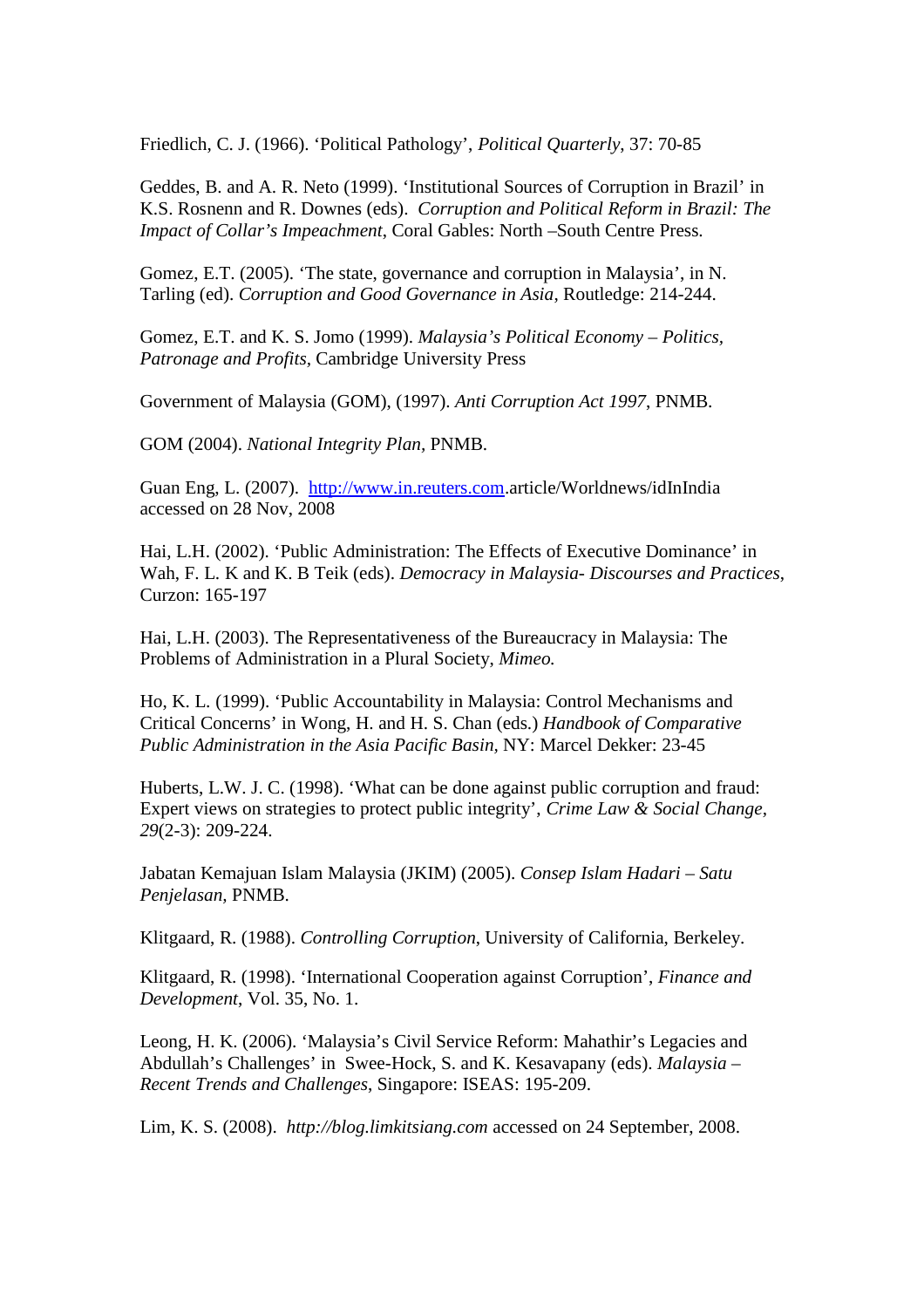Manion, M. (2004). *Corruption by Design: Building Clean Government in Mainland China and Hong Kong,* Mass: Harvard University

Meagher, P. (2005). Anti–Corruption Agencies: Rhetoric Versus Reality, *The Journal of Policy Reform*, 8 (1): 69-103.

Navaratnam, R.V. (1984). 'The Changing Role of the PTD in an Era of New Developments' *Malaysian Management Review*, 10(3): 55-60

Quah, J. S. T. (2003). *Curbing Corruption in Asia: A Comparative Study of Six Countries,* London: Eastern University.

Rose-Ackerman, S. (1999). *Corruption and Government: Causes, Consequences and Reform*, Cambridge University Press

Rosnah, N.A. (2008). 'Eradicating Corruption : The Malaysian Experience' *Journal of Administration and Governance,* 3(1): 42-53

Siddiquee, N. A. (2005). 'Public Accountability in Malaysia: Challenges and Critical Concerns', *International Journal of Public Administration*, 28 (1&2): 107-130.

Stapenhurst, F. and P. Langseth (1997). 'The role of public administration in fighting corruption' *International Journal of Public Sector Management*, 10 (5): 311-359.

Teh, Y.K. (2002).'Money Politics in Malaysia' *Journal of Contemporary Asia*, 32 (3): 338-345.

Tilman, R.O. (1968). 'Emergence of Black-market Bureaucracy: Administration, Development and Corruption in the New States', *Public Administration Review*, 28: 437-443.

United Nations Development Programme (UNDP) (1999). *Fighting Corruption to Improve Governance,* New York.

Williams, R. (1999). 'New Concept for Old?' *Third World Quarterly*, 20(3); 503-513.

**NOTES**